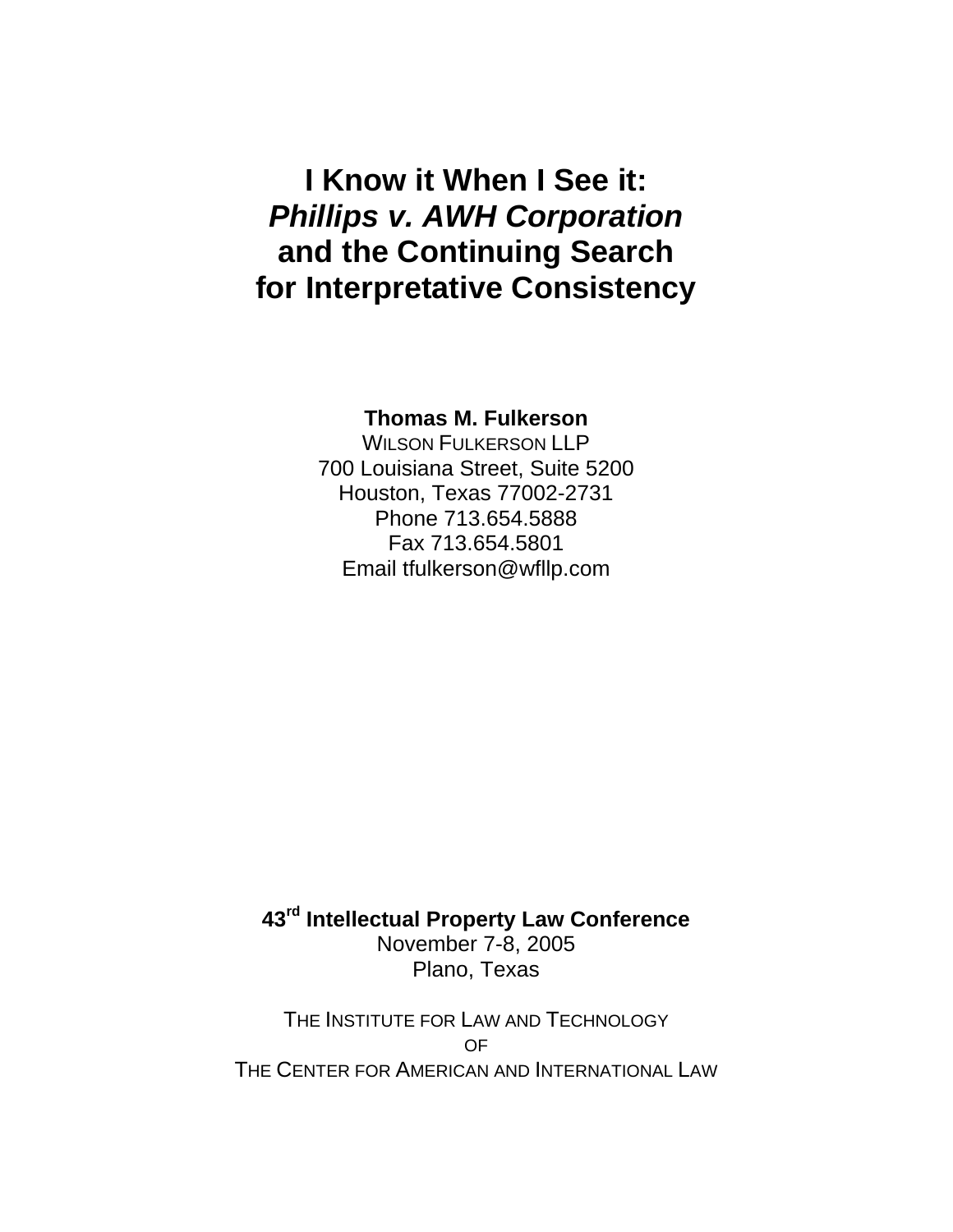## **I Know it When I See it:**  *Phillips v. AWH Corporation*  **and the Continuing Search for Interpretative Consistency**

- I. How did we arrive at *Phillips*?
	- a. *Markman v. Westview Instruments*, 517 U.S. 370 (1996).
		- i. Background and history of the case.

Markman invented and patented a device permitting the user to more easily record and track inventory. He obtained a jury verdict for infringement and damages against an infringer, but the trial court entered judgment notwithstanding the verdict on the grounds that the jury's findings were inconsistent with the true meaning of the claim. Markman appealed, and the Federal Circuit affirmed. *Markman v. Westview Instruments*, 52 F.3d 967 (Fed. Cir. 1995) (*Markman I*). The United States Supreme Court affirmed. *Markman v. Westview Instruments,* 517 U.S. 370 (1996) (*Markman* II).

The court held that no clear precedent illustrated that claims construction issues were matters "at law" under the English common law requiring jury trials under the  $7<sup>th</sup>$ Amendment to the United States Constitution. 517 U.S. at 380-81. Similarly, the court held that no clear analog existed in the English common law to the patent claims construction process and that jury trials were not required as a matter of deference to the practice of that analogous proceeding in the common law. 517 U.S. at 386. Though it acknowledged that claims construction involved a "mongrelized" mix of factual and legal issues, the court ruled that the interests of certainty and uniformity in claims construction practice would be best served by "treating" claims construction disputes as questions of law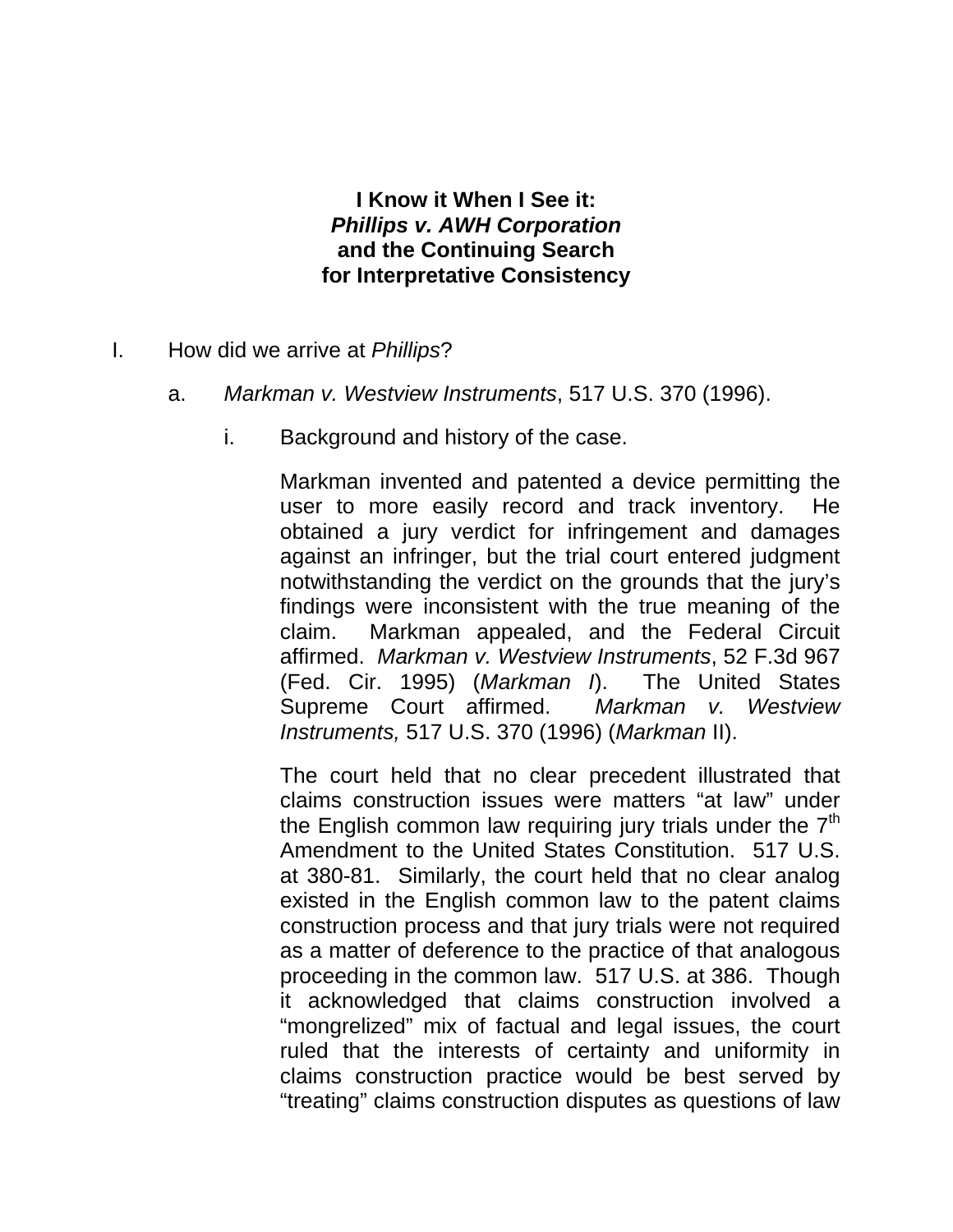that could be consistently reviewed by the newly formed federal circuit court of appeals. 517 U.S. at 391.

ii. *Cybor Corp. v. FAS Techs. Inc.*, 138 F.3d 1448 (Fed. Cir. 1998).

Two years after *Markman* was decided, the federal circuit considered *Cybor Corp. v. FAS Techs. Inc.*, 138 F.3d 1448 (Fed. Cir. 1998). In *Cybor*, the court determined that it would review claim construction attempts by the district courts *de novo*, giving no deference to the deliberations of the trial court. 138 F.3d at 1474, 1455. The majority reasoned that "nothing" in *Markman* II "supports the view that the Court endorsed a silent third option—that claim construction may involve subsidiary or underlying questions of fact." *Id.* It also believed that the congressionally-announced goal of uniformity, sanctioned by the court in *Markman*, could not be obtained if the federal circuit were "bound" to give deference to a trial judge's asserted factual determinations incident to claim construction. *Id*.

*Cybor* is anomalous for several reasons. First, whether a "no deference" rule should be adopted was not necessary to the outcome of the decision and thus was not addressed by the parties. 138 F.3d at 1474. Second, *Cybor* overruled a series of federal circuit opinions holding that claim construction decisions involved mixed questions of law and fact and that the appellate court was therefore required to give those fact findings deference. *Fromson v. Anitec Printing Plates Inc.*, 132 F.3d 1437, 1445 (Fed. Cir. 1997) (extensive discussion of expert testimony relied upon by trial court to interpret the term "anodized"); *Eastman Kodak Co. v. Goodyear Tire and Rubber Co.,* 114. F.3d 1547, 1556 (Fed. Cir. 1996) (court approves extensive use of extrinsic evidence regarding rubber crystallization process and defers to trial court as "finder of fact"); *Weiner v. NEC*, 102 F.3d 534, 539 (Fed. Cir. 1996) (quoting the court in *Markman* that claim construction falls "somewhere between a pristine legal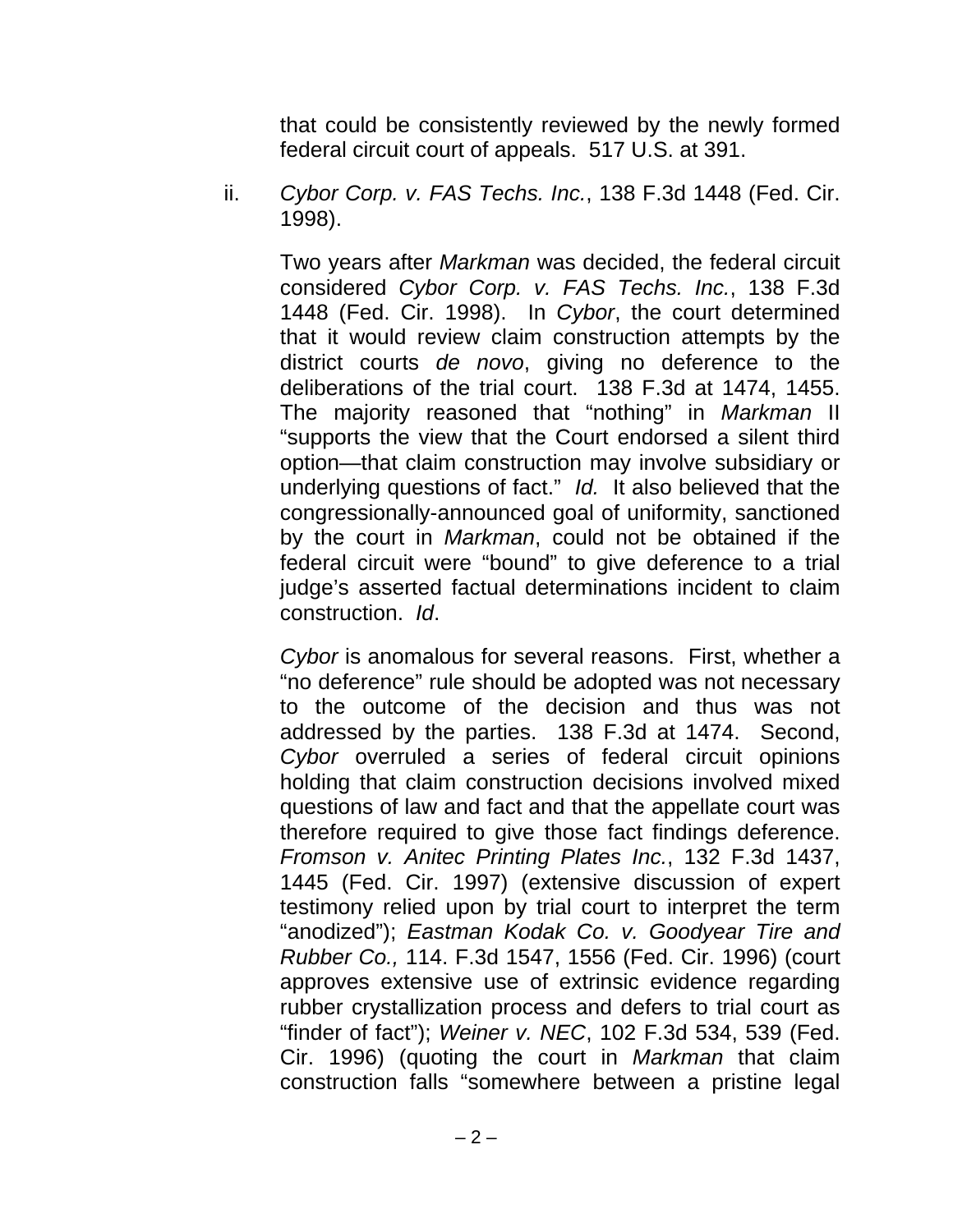standard a simple historical fact"); *Metaullics Sys. Co. v. Cooper*, 100 F.3d 938 (Fed. Cir. 1996) (majority holding that facts applied by the trial court to claim construction could not be set aside absent abuse of discretion). What is unusual is not that prior precedent was overruled, but that the change was made so rapidly.

The failure of the Supreme Court to give the federal circuit "permission" to defer to district judges is a singularly unimpressive rationale for the court's adoption of the "no deference" standard. *Markman* II had, after all, referred to the construction process as a "mongrelized" mix of factual and legal determinations and separately noted that the inquiry "falls somewhere between a pristine legal standard and a single historical fact." 517 U.S. 388, 390. It seems apparent in retrospect that *Markman* II neither addressed or made recommendation on the standard of review of claims construction rulings. Rather, it addressed the only issue before it—whether the litigants were entitled to a jury determination of claim construction. *Cybor*, 138 F.3d at 1474.

Finally, the opinion appears to have been undertaken without a full vetting of its potential consequences. Though the dissent raises a number of potentially significant impacts to the adoption of a "question of law" standard, they are not addressed or discussed in any depth by the majority and were not a focus of briefing in the case. *See* 138 F.3d at 1474-75 (Rader, J. dissenting).

- iii. The practical results of *Markman* II up to *Phillips*.
	- 1. Reversal rates estimated at between 35 and 48%.

Interested parties have now "enjoyed" ten years of patent claims construction undertaken by the district court bench. The responses to that process have varied, and while some commentators have contended that the process has been largely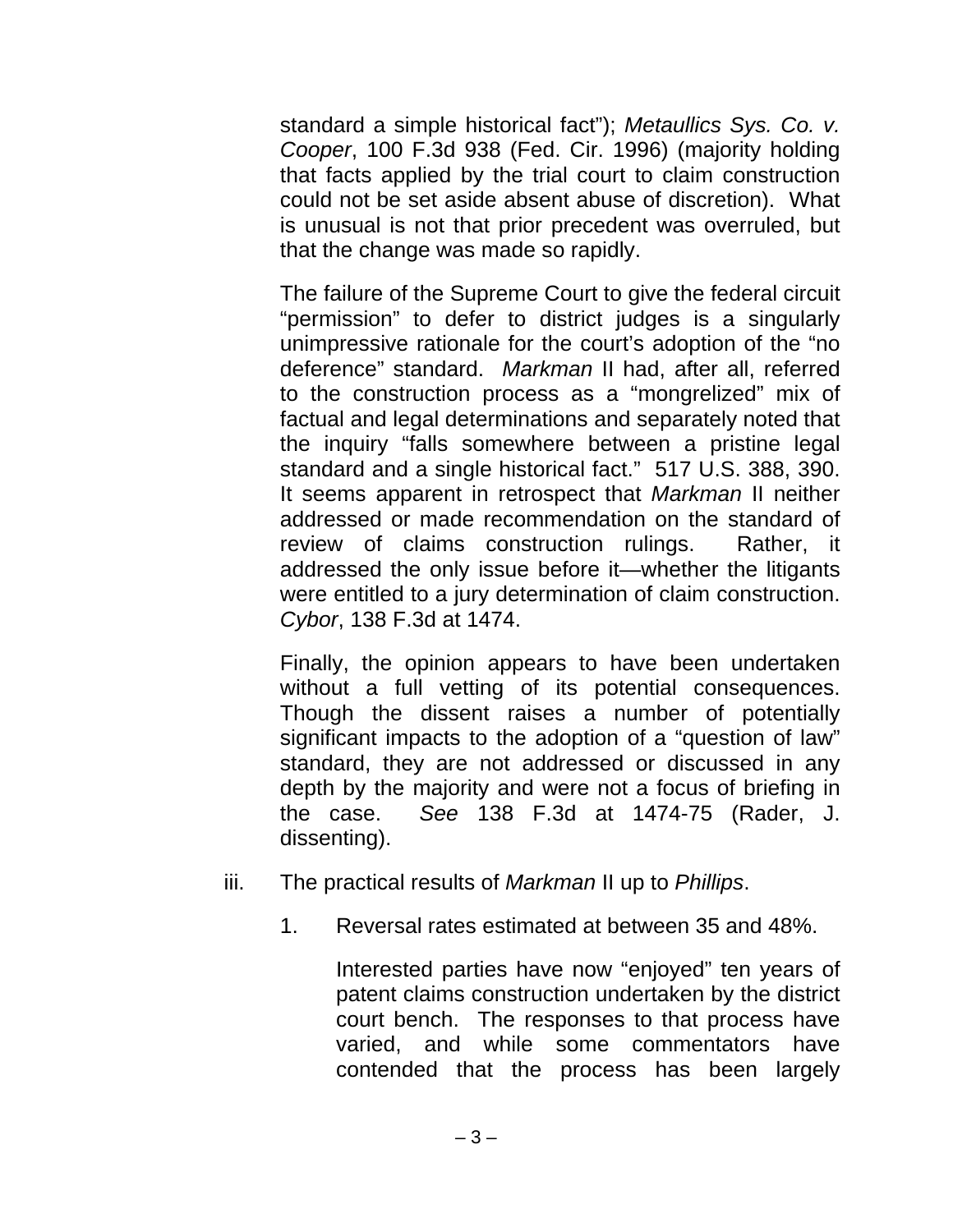successful, most argue that the extreme reversal rates in the claims construction process illustrate that the system is "broken." *Compare* Wolf, *Untangling the Tangled Web: Federal Court Reform through Specialization for Internet Law and other High Technology Cases*, 2002 UCLA JOURNAL OF LAW AND TECHNOLOGY NO. 1, n.80, and K. Moore, *Markman Eight Years Later: Is Claim Construction More Predictable?*, 9 LEWIS & CLARK LAW REV. NO. 1 (Spring 2005), at 231; M. Banner, *Keeping Current With the Chair*, IPL Newsletter Vol. 21, No. 4, (Summer 2003), at 13, n.17; Christian Chu, *Empirical Analysis of the Federal Circuit's Claim Construction Trends*, 16 BERKELEY TECH. L.J. 1075, 1104-05 (2001) (arguing that *Cybor* significantly increased reversal or modification of claims construction and that, in the most recent analysis, 44% of claim constructions by the district courts were either modified or reversed entirely) (hereinafter "CHU"); Paul R. Michel, *A Review of Recent Decisions of the United States Court of Appeals for the Federal Circuit*, 48 AM. U.L. REV. 1177, 1191 (1999) (arguing that a serious problem exists with a patent system if seasoned practitioners are unable to predict outcomes based upon a given set of facts). The issue has so energized the intellectual property bar that it has spawned debates over the precise reversal rate by the federal circuit and even websites that isolate and track decisions resulting in the creation of software to predict claims construction outcomes based upon the panel drawn. *Compare* MOORE, *supra* at 233 *with* CHU, *supra* at 1104 (Moore claims a reversal rate of 34.5% and Chu 44%, the difference driven by whether summary affirmance decisions are included); *and see* Nard, *A Theory of Claim Interpretation*, HARVARD JOURNAL OF LAW AND TECHNOLOGY, VOL. 14, NO. 1 (Fall 2000) (describing then current jurisprudence as consisting of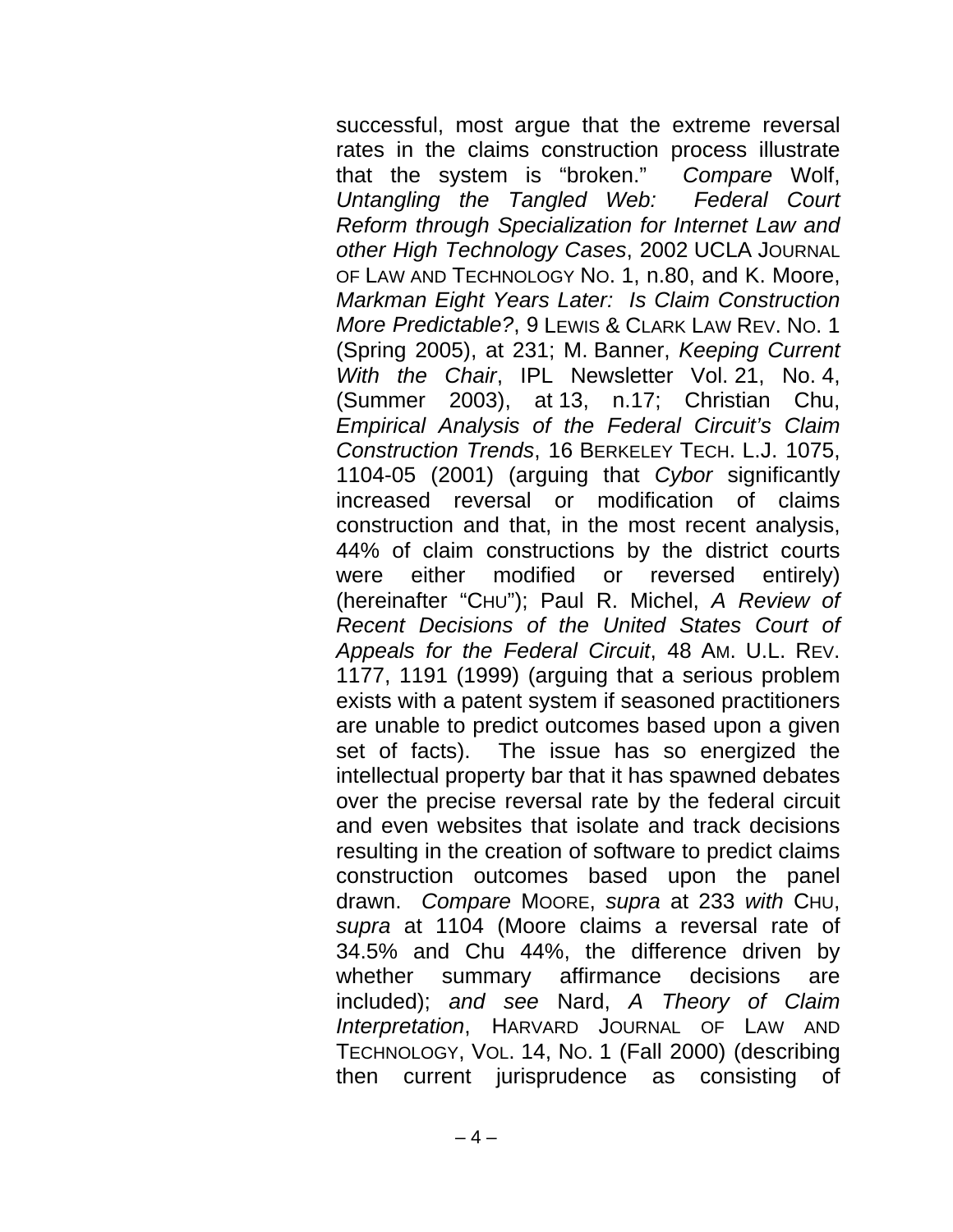"hypertextualism" and "pragmatic textualism"); *The Federal Circuit Assessment Project*, http:www//ClaimConstruction.com (the site contains an ambitious, highly statistical and entertaining attempt to read the judicial "tea leaves" in the claim construction field).

Of the information surveyed, the results of two were the most startling. First, Professor Kimberly Moore's work indicates that between 1995 and 2003, the reversal rate of claims construction decisions was *worsening*. [Slide.] Worse still, Mark T. Banner, whose statistical work followed Professor Moore's, revealed that for the first six months of 2003, the federal circuit had reversed district court's claim constructions *48% of the time*, a figure substantially higher than in the eight-year period previously tracked by Moore. BANNER, *supra* at 12-15.

2. Diminished uniformity and certainty.

The criticisms of the current *Markman* process relate not only to this high reversal rate for claims construction decisions, but the effect it has on litigants and the scientific community. The federal circuit was created to create uniformity and predictability in the patent enforcement process. Congress believed that the wide gulf in the tendency of the regional circuit courts to enforce patents was detrimental to scientific advancement and to the economy as a whole. BANNER, *supra* at 2. The high rate of reversal of claims construction outcomes, however, tends to undermine the very goal set by Congress in mandating the creation of the federal circuit. *See, e.g., Cybor, supra* at 1448 (Rader, J. concurring).

Indeed, the uncertainty created by widely divergent views of the patent laws in the circuits, the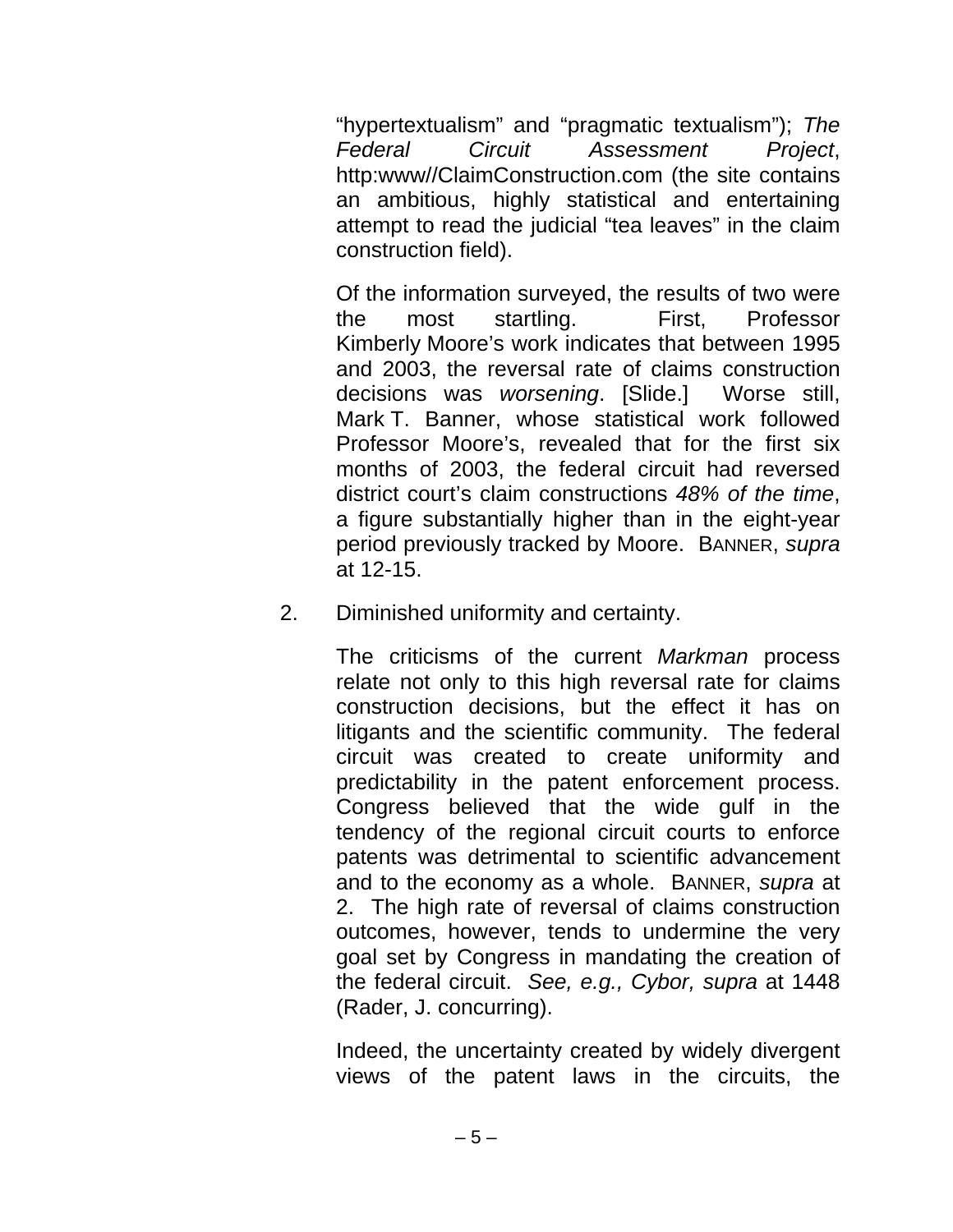compelling motivation for the creation of the federal circuit, has been duplicated by the uncertainty produced by random panel assignments. Instead of concerning themselves about the situs of their appeal, litigants now worry about the constituency of the panel assigned to it.

3. "If we could just get the District Courts to understand claims construction."

One consistent, and the author believes mistaken, theme in the academic literature is the concept that the high reversal rate is due to the federal circuit's failure to provide "clear cannons of claim construction to aid district court judges." *See, e.g.,* MOORE, *supra* at 247. Embedded in these theories is the notion that if the CAFC were simply to provide more clarity, the problem of too-common reversal would be resolved.

- II. *Phillips v. AWH* renews the attempt to clarify the rules of claims construction.
	- a. *Phillips v. AWH*, 415 F.3d 1303 (Fed. Cir. 2005).
		- i. The decision of the trial court.

Edward Phillips invented and patented a modular, steel shell panel that, when welded together with others like it, formed vandalism-resistant walls ("the "798 patent"). For a time, he licensed the invention to the AWH corporation, then terminated their relationship. He discovered that AWH was selling shells that he believed contained his patented technology, and so, in 1997, he filed a patent infringement suit.

The district court's claim construction focused on the phrase "further means disposed inside the shell for increasing its load bearing capacity comprising internal steel baffles extending inwardly from the steel shell walls." 419 F.3d at 1309. The district court interpreted this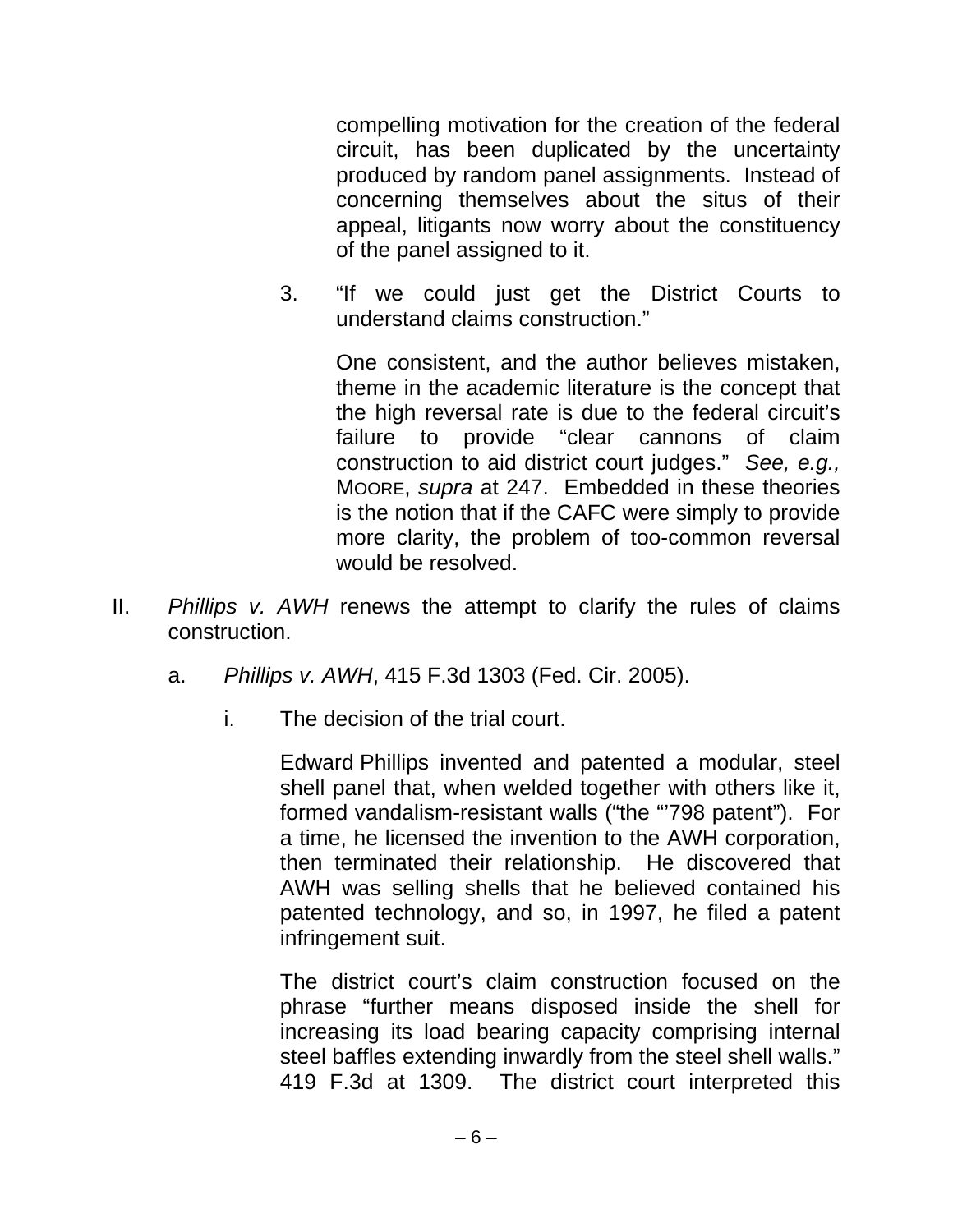phrase as a "means…for performing a specified function" under 35 U.S.C. § 112(6), requiring the claim to be construed to cover "the corresponding structure, material, or acts described in the specification and equivalents thereof." Because each of the specifications in the '798 patent showed baffles extending inwardly from the shell wall at "oblique or acute" angles to the wall face, the district court held that the claim covered only those shells whose baffles extended from the outside wall at oblique or acute angles and interlocked with one another to give the wall the requisite improved strength. The district court then granted summary judgment of non-infringement for AWH, whose product contained steel baffles that extended from the shell wall at 90-degree angles. 419 F.3d 1209-10.

ii. The panel decision.

Initially, a panel of the federal circuit affirmed the summary judgment on grounds other than those used by the district court. *Phillips v. AWH Corp.*, 363 F.3d 1207 (Fed. Cir. 2004). The majority ruled that because the '798 patent contained a sufficient recitation of structure, the district court erred by construing the term "baffles" to invoke the "means plus function" claim format. 363 F.3d at 1212. Nonetheless, the panel concluded that because the specification used the term "baffles" restrictively and in a manner that excluded baffles set at 90-degree angles from their source, the district court's ruling of noninfringement was correct. In particular, the panel relied upon (1) a portion of the specification in which the author spoke of the ability of his invention to "deflect" projectiles such as bullets, a condition that could be produced only if the baffles were set at acute or obtuse angles, and (2) the absence of any reference in the specification to baffles set at 90-degree angles from the shell wall. 363 F.3d at 1213. The dissent argued that the majority had imported a claim limitation from the specifications that was not present in the claim itself. Instead, it relied in part on the parties' stipulation that a baffle was a means of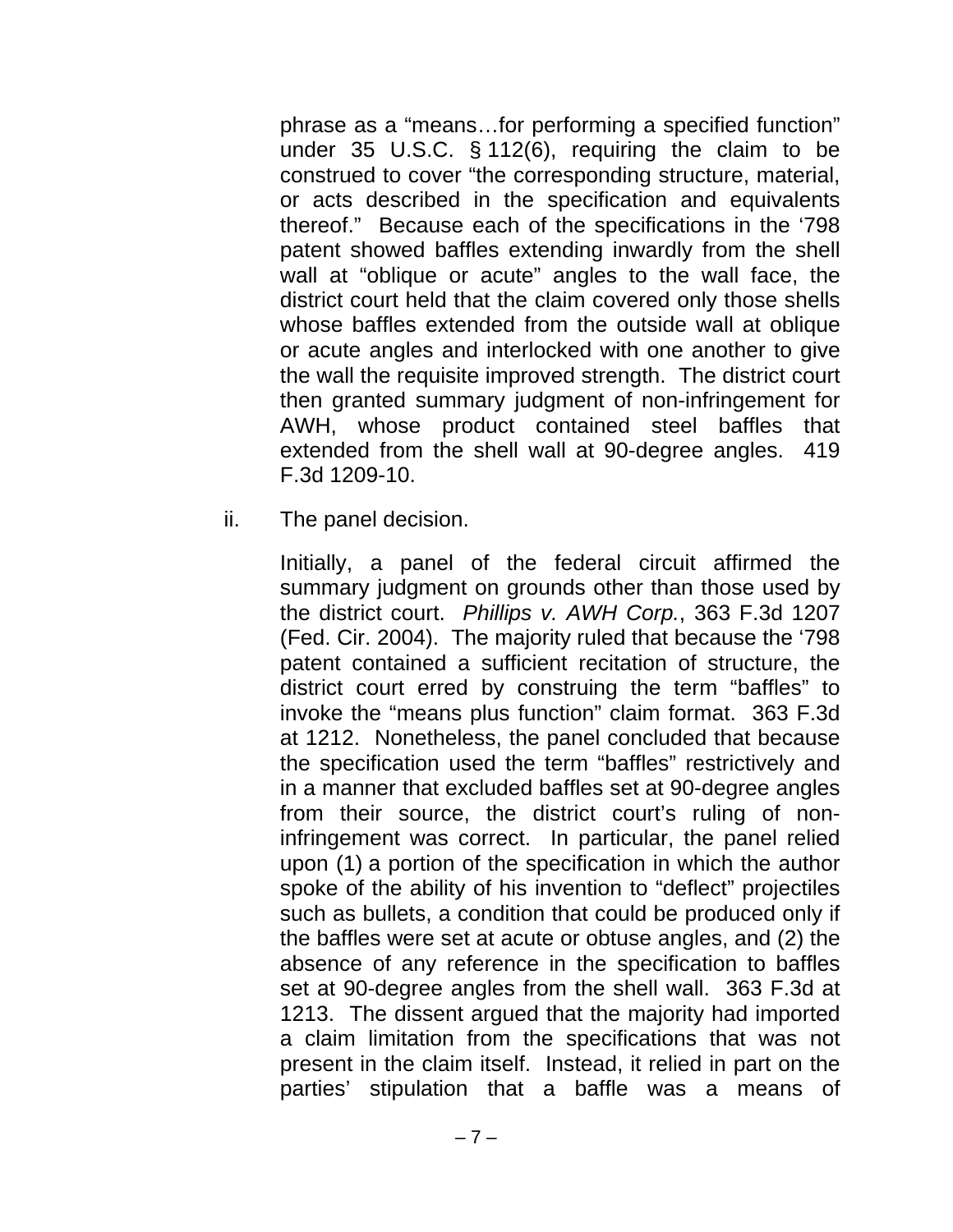"obstructing, impeding or checking the flow of something" to argue that the claim covered any baffle attached to the exterior wall, whatever its angle. 363 F.3d at 1216.

- iii. The *en banc Phillips* opinion.
	- 1. Amicus briefing and the expectations of the bench and bar.

Shortly after deciding to consider *Phillips en banc*, the court requested *amicus curiae* briefing on the case, including a request that the bar address the *Markman* process generally. *See* Attachment 1. In one of its inquiries, the court asked, "is it appropriate for this court to accord any deference to any aspect of trial court claim construction rulings? If so, on what aspects, in what circumstances and to what extent?" Attachment 1, Question 7. The request for briefing was of such magnitude that commentators from both the bench and bar believed that the court was considering overruling its decision in *Cybor Corp.* The bench and concerned trade groups responded with a host of briefing that suggested a variety of specific suggestions with regard to the case at hand, as well as more general suggestions directed to the *Markman* process.

If these friends of the court expected a substantial change of policy from their efforts, they did not receive it. Indeed, the *en banc* decision in *Phillips*  addressed only the use of technical and general dictionaries and does not speak to the "deference" issue at all. 419 F.3d at 1328. *Compare, e.g.,* Self-Regulatory Organizations: Notice of Filing of Proposed Rule Changes by the National Association of Securities Dealers, Inc. and the New York Stock Exchange, Inc. Relating to Research Analyst Conflicts of Interest, Exchange Act Release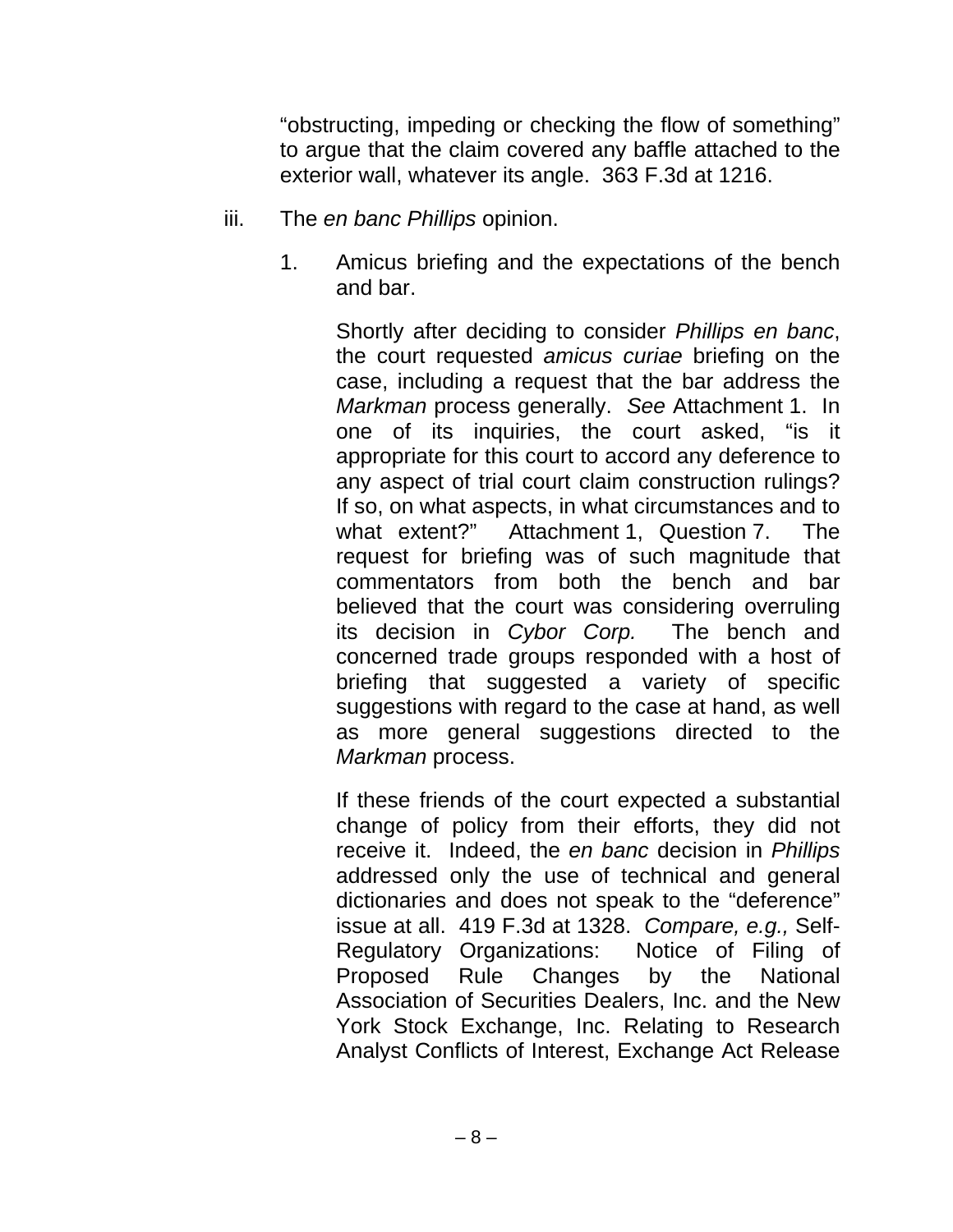No. 34-45526, FED. REG. VOL. 67, NO. 50 (Mar. 14, 2002), at 11526.

2. The *en banc* panel reverses the district court, reasserting fundamental construction tenets.

> The *en banc* court began by addressing the "means plus function" dispute, concluding that the phrase "baffles" was not "means plus function" language invoking 35 U.S.C. § 112(6). 419 F.3d at 1311. This condition existed because the claim used the phrase "internal steel baffles" and both the claims and the specifications pointed to the structure of a particular physical apparatus spelled out in the specifications. With this decision made, the court turned to the rules of claim interpretation which were to guide its ultimate decision. For the most part, these rules are "old friends" with which every patent practitioner is or should be familiar and are set out below:

- a. "The claims of a patent define the invention to which the patentee is entitled the right to exclude." 419 F.3d at 1312. They are of "primary importance in the effort to ascertain precisely what is patented." *Id*.
- b. Claims "are generally given their ordinary and customary meaning." 419 F.3d 1312, *citing Vitronics Corp. v. Conceptronic, Inc.*, 90 F.3d 1576, 1582 ( Fed. Cir. 1996). Such "ordinary and customary meaning," however, is the meaning that the term "would have to a person of ordinary skill in the art in question at the time of the invention, *i.e.* as of the effective filing date of the patent application." 419 F.3d 1312, *citing Innova/Pure Water Inc. v. Safari Water Filtration Sys. Inc.,* 381 F.3d 1111 (Fed. Cir. 2004).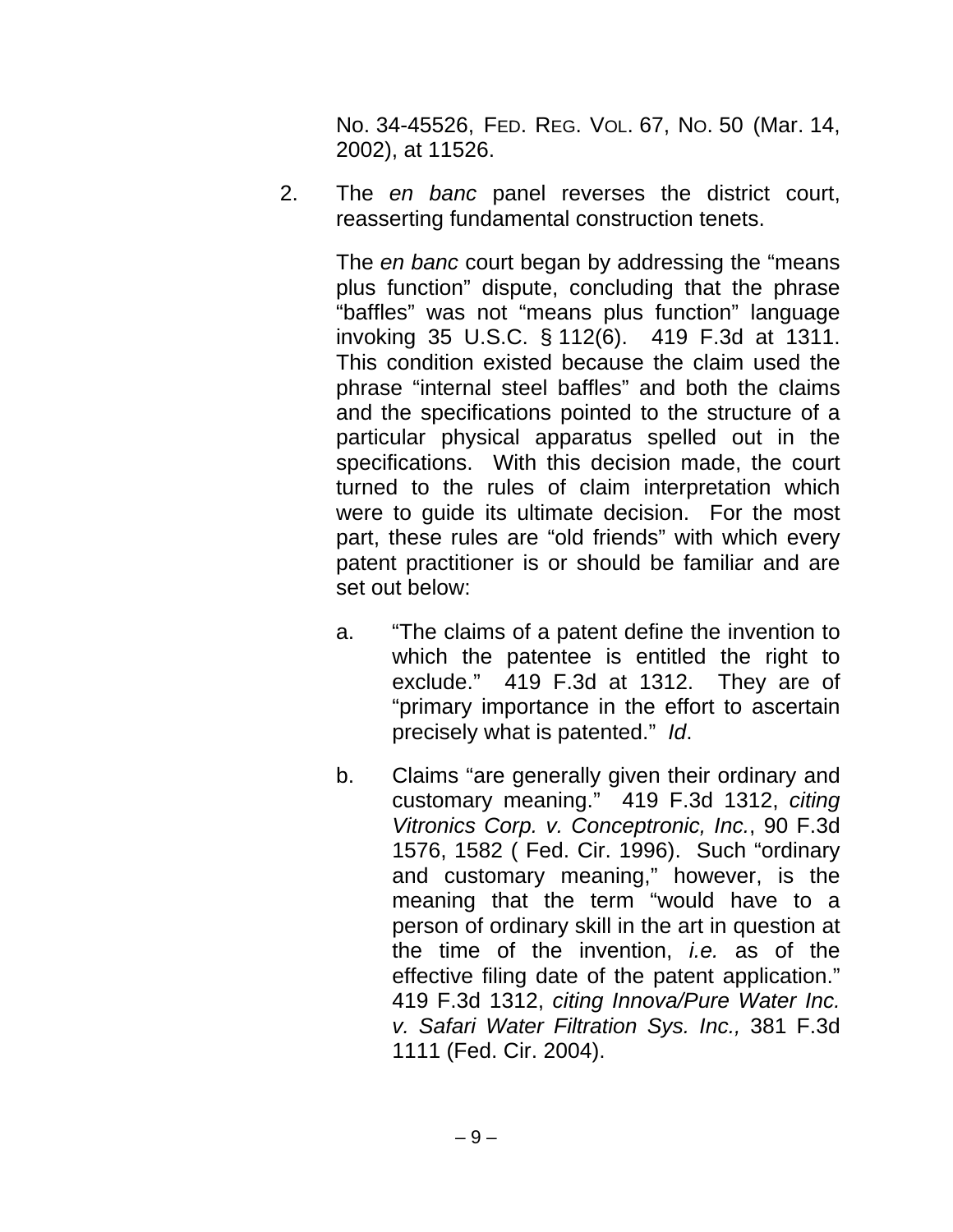- c. The person of ordinary skill in the art would "read the words used in the patent documents with an understanding of their meaning in the field, and [would]…have knowledge of any special meaning and usage in the field." 419 F.3d at 1313*, citing Multiform Desiccants, Inc. v. Medzam Ltd.*, 133 F.3d 1473, 1477 (Fed. Cir. 1998). A person of ordinary skill, in turn, would read it "in the context of the written description and prosecution history." 419 F.3d at 1313.
- d. "Claims must be read in view of the specification, of which they are a part." 419 F.3d at 1315. The specifications are the "best single guide to the meaning of a disputed term" and "[are]…the primary basis for construing the claims." *Id., citing Standard Oil Co. v. Am. Cyanamid Co.,* 774 F.2d 448, 452 (Fed. Cir. 1985). This rule, in part, is derived from the legislated requirement that a specification describe the invention in "full, clear, concise and exact terms." 419 F.3d at 1316; 35 U.S.C. § 112(1).
- e. "The patentee's lexicography governs." *Id*. By this, the court means that when the inventor chooses to use a word or phrase in a manner that is different from its commonly understood meaning, his choice controls.
- f. "The court should also consider the patent's prosecution history, if it is in evidence." 419 F.3d at 1317, *citing Markman*, 52 F.3d at 980.
- 3. The panel downgrades the use of dictionary-based extrinsic evidence.

The panel took some pain to discuss the role of extrinsic evidence, noting that in certain cases in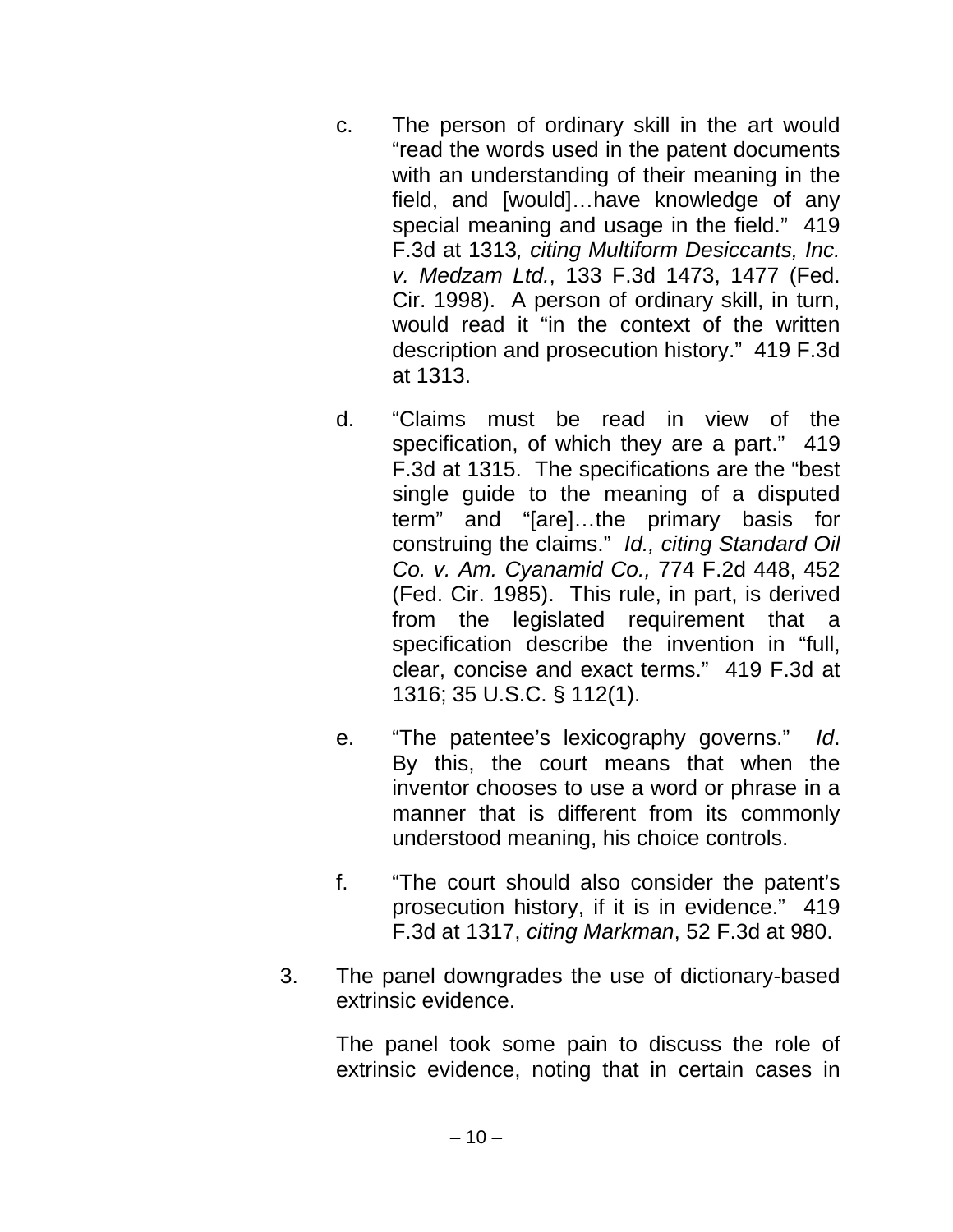which the claim or specification were sufficiently technical, the use of extrinsic evidence would be helpful but also concluding that "it is unlikely to result in a reliable interpretation of the patent claim scope unless considered in the context of the intrinsic evidence." 419 F.3d at 1319.

The court then engaged in an extensive discussion of *Texas Digital Sys., Inc. v. Telegenix Inc.*, 308 F.3d 1193 (Fed. Cir. 2002), substantially undermining the scope of application, if not the vitality, of that three-year-old ruling. The court explained that extrinsic evidence was particularly useful to avoid "one of the cardinal sins of patent law—reading a limitation from the written description into the claims." 419 F.3d at 1320, *citing SciMed Life Sys. v. Advanced Cardiovascular Sys. Inc.,* 242 F.3d 1337, 1340 (Fed. Cir. 2001). The court then explained that while "the concern expressed by the court in *Texas Digital* was valid, the methodology it adopted placed too much reliance on extrinsic sources such as dictionaries, treatises and encyclopedias and too little on intrinsic sources." 419 F.3d 1321. The court warned that dictionaries "by their nature, provide an expansive array of definitions" and that "general" dictionaries were the most apt to do so. *Id.* Finally, however, the court commented that it did not "intend to preclude the appropriate use of dictionaries," particularly for the purpose of "avoid[ing] the danger of reading limitations from the specification into the claim…" 419 F.3d at 1323.

4. The panel concluded that Mr. Phillips' "baffles extending inwardly from the steel shell walls" included baffles extending from any angle.

After reciting these general principles, the court turned its attention to the case at hand. It first cited the stipulated definition of the parties that a baffle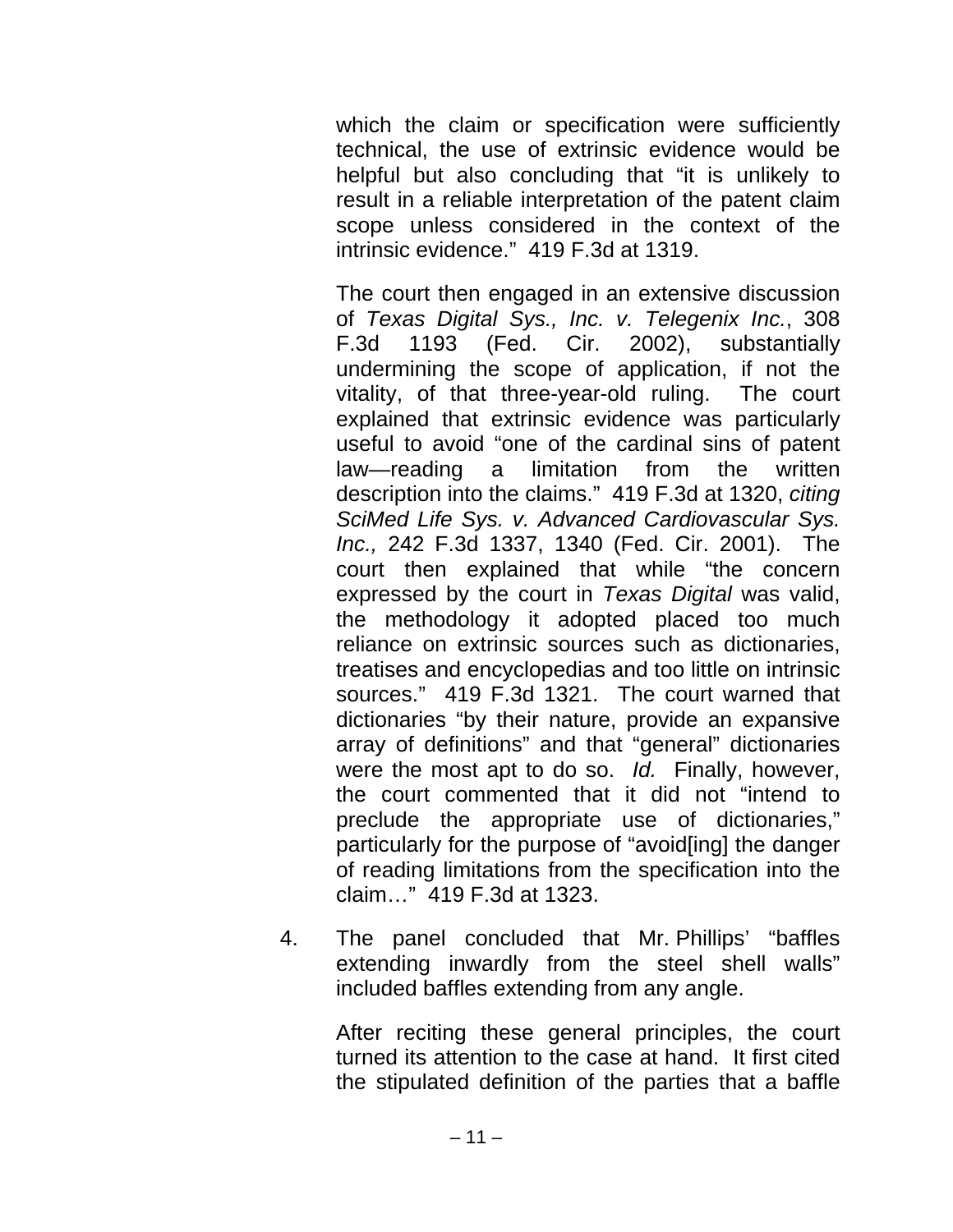was anything that "checks, impedes or obstructs the flow of something." 419 F.3d 1324. It then compared the contested phrase in claim 1 of the '798 patent to dependent claims 2 and 6, reasoning that if the sole purpose of baffles was to deflect projectiles or provide interlocking support structures, the further definition supplied by claims 2 and 6 would be rendered superfluous. 419 F.3d at 1325. Finally, other specifications describing purposes of the baffles such as sound or thermal insulation illustrated to the court that the invention was not limited to baffles made at acute or obtuse angles. 419 F.3d at 1326-27.

- b. Reaction to *Phillips* and a brief analysis of certain aspects of it*.*
	- i. Mr. Phillip's case a pretext for more "teaching."

Judges Lourie and Newman, whose panel decision was overturned, issued an opinion concurring in part and dissenting in part. They noted that the majority's almost treatise-like discussion of the *Markman* process was unnecessary to the outcome of the case, noting "[t]he original panel decision of this court…implicitly decided the case based on the priorities that the *en banc* court has now reaffirmed…." 419 F.3d at 1328. Indeed, aside from the use of dictionary definitions by the dissenters in the panel opinion, there seemed little case-driven reason for the court to write extensively upon general construction principals. The court's decision, therefore, was by its own admission meant to "teach" the district courts once again the "proper" method of patent interpretation so as to "increase the likelihood that a court will comprehend how a person of ordinary skill in the art would understand the claim terms." 419 F.3d at 1324. In short, the court felt that if it delivered an ever more definitive "how to," the district courts might begin to "get it right" more frequently.

ii. Reaction by the bench, bar and commentators.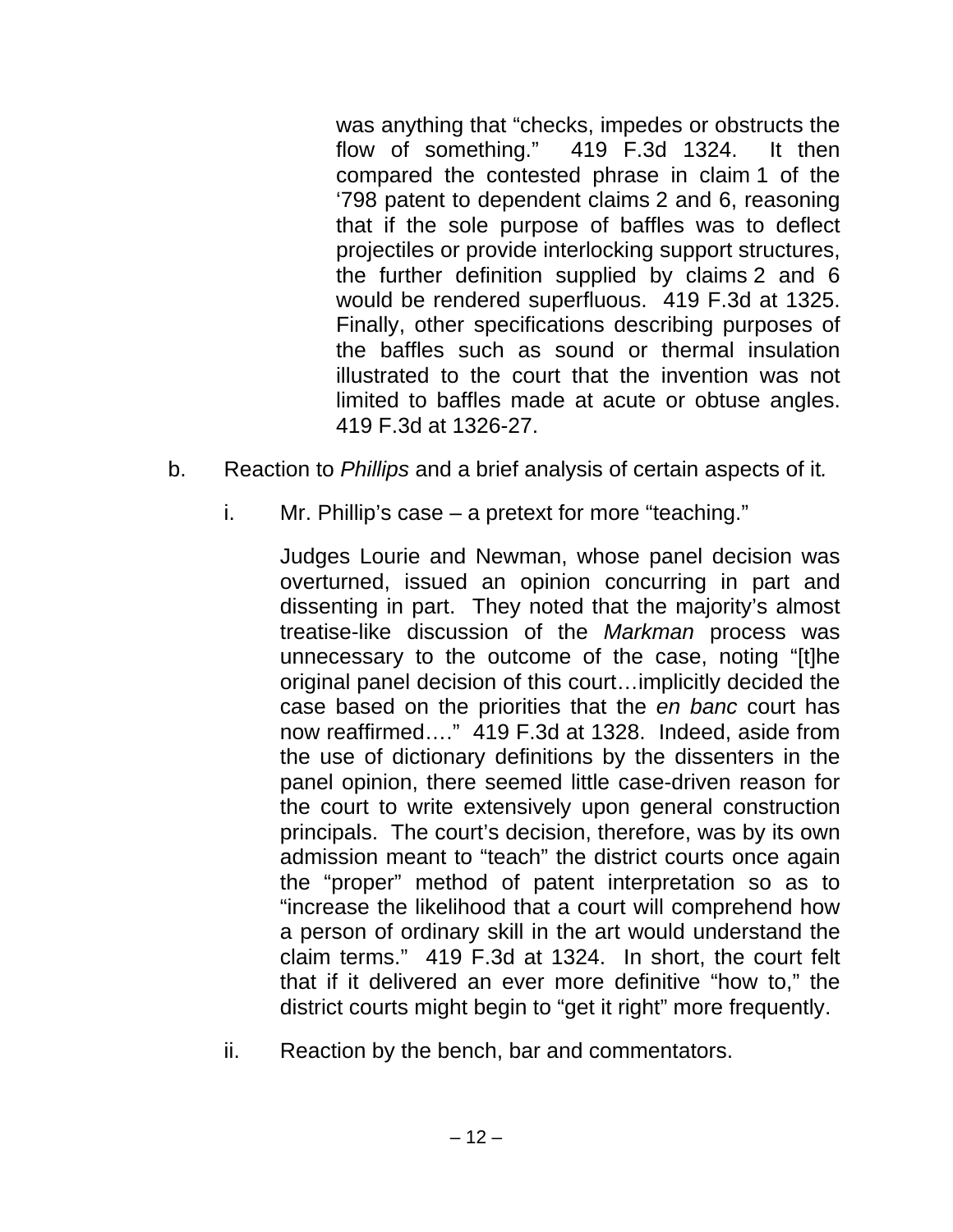Reaction by the bar has been mixed, but most initial reactions simply reported the opinion. For the most part, the reception of *Phillips*' downgrading of the use of dictionaries as sources of extrinsic evidence has been received favorably. *See, e.g.* Banner & Witcoff, Ltd. (Bradley C. Wright), *Phillips v. AWH Corp: Which Way Is the Wind Blowing?* (Feb. 8, 2005) <http://www. bannerwitcoff.com/articles/PhillipsvAWH.pdf>; Fenwick & West LLP, *Phillips v. AWH Corporation – Revisiting the Rules of Claim Construction: Still No Magic Formula* (July 13, 2005) <http://www.fenwick.com/docstore/ publications/Litigation/Litigation\_Alert\_07-13-05.pdf>; Foley & Lardner LLP, *The Federal Circuit en banc rehearing order in Phillips v. AWH Corp…opens the door to a complete reconsideration of claim construction principles and procedures* (2004) <http://www.foley.com/ files/tbl\_s88EventMaterials/FileUpload587/120/phillipscas ediscussion.pdf>; McDermott Will & Emery, *The Federal Circuit Hears Arguments in Philips v. AWH* (Feb. 9, 2005), <http://www.mwe.com/index.cfm/fuseaction/publications.n ldetail/object\_id/530828fb-2e55-4158-a668- 90e193f83e25.cfm>; Simpson Thacher & Bartlett LLP, *In Phillips v. AWH, the En Banc Federal Circuit Refocuses Claim Construction on a Patent's Intrinsic Evidence* (July 29, 2005) <http://www.stblaw.com/content/ publications/pub518.pdf>

c. How *Phillips* has been applied.

District courts have almost uniformly reacted to *Phillips* as the most recent authority on claim construction. The vast majority of cases analyze *Phillips* as having reiterated the importance of keeping emphasis on the claims and specification of a patent in claim construction. A list of these cases includes *Johnson Elec. Ind. Mfg., Ltd. v. Ametek, Inc.*, 2005 WL 2076561 (D. Conn.); *Bayer Healthcare LLC v. Abbott Lab.*, 2005 WL 2346890 (D. Del.); *MBO Lab., Inc. v. Becton, Dickinson and Co.*, 2005 WL 2133411 (D. Mass.); *Wyeth v. Teva Pharm. USA, Inc.*, 2005 WL 2175440 (D.N.J.); *Daiichi Pharm. Co., Ltd. v. Apotex, Inc.*, 380 F. Supp. 2d 478 (D.N.J. 2005); *Lasermax, Inc. v. Glatter*,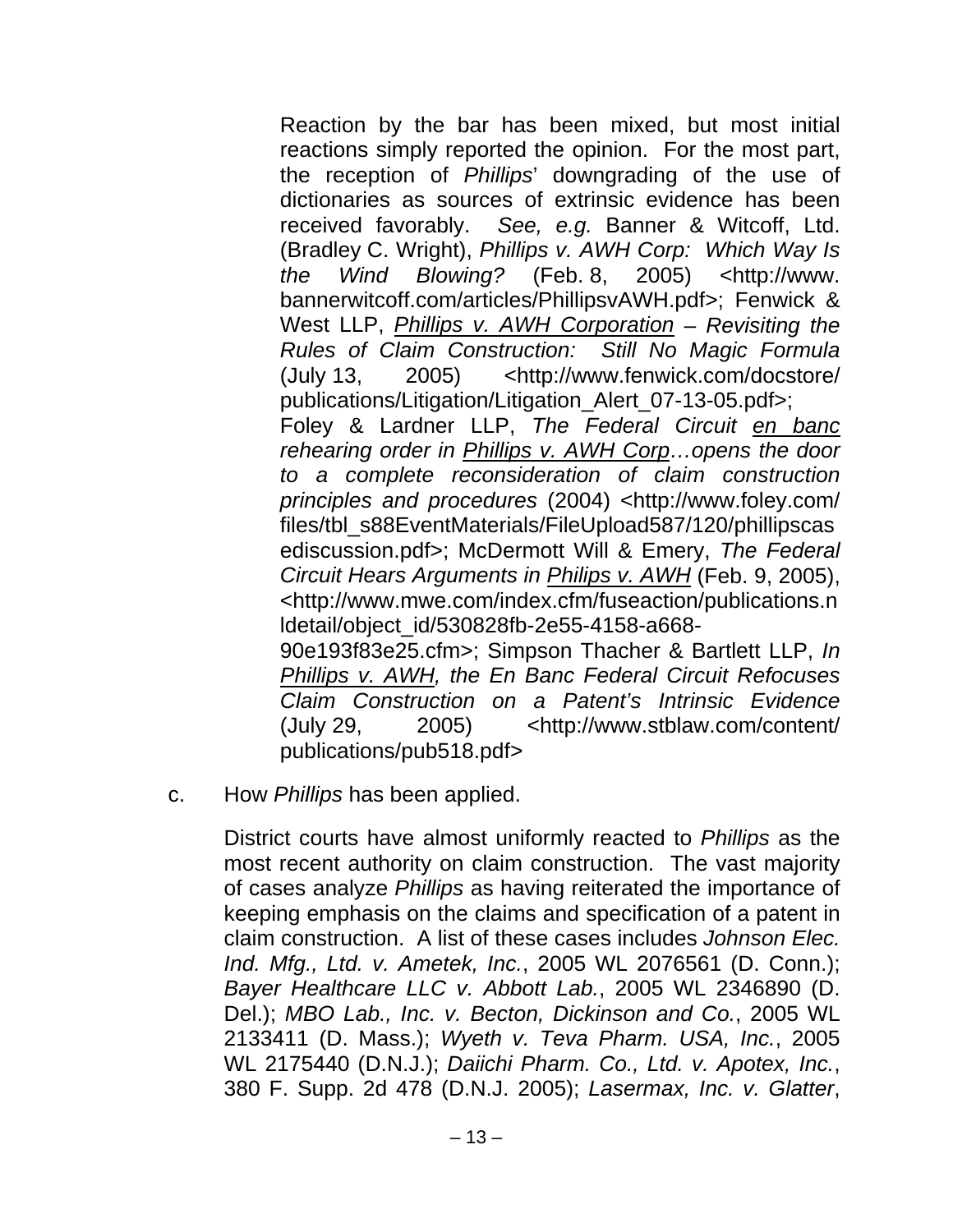2005 WL 1981571 (S.D.N.Y.); *Z4 Techs., Inc. v. Microsoft Corp.,* 2005 WL 2304993 (E.D. Tex.); *Microunity Sys. Eng'g, Inc. v. Dell, Inc.*, 2005 WL 2986026 (E.D. Tex.); *Gobeli Research Ltd. v. Apple Computer, Inc.*, 2005 WL 2050084 (E.D. Tex.); *Tantivy Communications Inc. v. Lucent Techs. Inc.*, 2005 WL 1925911 (E.D. Tex.); *Maxma v. ConocoPhillips Inc.*, 2005 WL 1690611 (E.D. Tex.); *Baldwin Graphic Sys., Inc. v. Siebert, Inc.*, 2005 WL 1838451 (N.D. Ill.); *Allure Home Creation Co., Inc. v. Zak Designs, Inc.*, 2005 WL 1924323 (D.N.J.); *Logan v. Hormel Foods Inc.*, 2005 WL 2171893 (S.D. Tex.); *Excellent Inventions LLC v. FKA Distrib. Co.*, 2005 WL 1667810 (S.D. Tex.); *Dananberg, D.P.M v. Payless Shoesource, Inc.*, 2005 WL 1863502 (D.N.H.); *Winn, Inc. v. King Par Corp.*, 2005 WL 2033531 (E.D. Mich.); *Amerifab, Inc. v. Voest-Alpine Indus., Inc.*, 2005 WL 1827907 (S.D. Ind.); *Roche Diagnostics Corp. v. Apex Biotechnology Corp.*, 2005 WL 2363068 (S.D. Ind.); *IP Innovation L.L.C. v. Sony Elec. Inc.*, 2005 WL 2035578 (N.D.  $III.$ ).

They also recognize the Federal Circuit's mandate to also look to the prosecution history of a patent as part of the intrinsic evidence to determine whether a patentee had disclaimed a particular definition for a disputed term during the prosecution of the patent.

The one notable variance amongst district court decisions has to do with how to treat extrinsic evidence in claim construction analysis. While most courts recognize that *Phillips* clarified that courts are not to blindly rely on dictionary and treatise definitions to the contradiction or exclusion of what is described in the specification of a patent, decisions part on their interpretation of this caution. These cases fall into two general categories. The first category contains decisions where courts view *Phillips* as having almost precluded the use of extrinsic evidence. *See, e.g., Daiichi Pharm. Co., Ltd. v. Apotex, Inc.*, 380 F. Supp. 2d 478, 487 (D.N.J. 2005) ("The second, and perhaps more important reason why the Court rejects Apotex' proposed construction is the recent and much-anticipated **Phillips** decision, in which the Court of Appeals for the Federal Circuit, sitting en banc, issued a strongly worded caution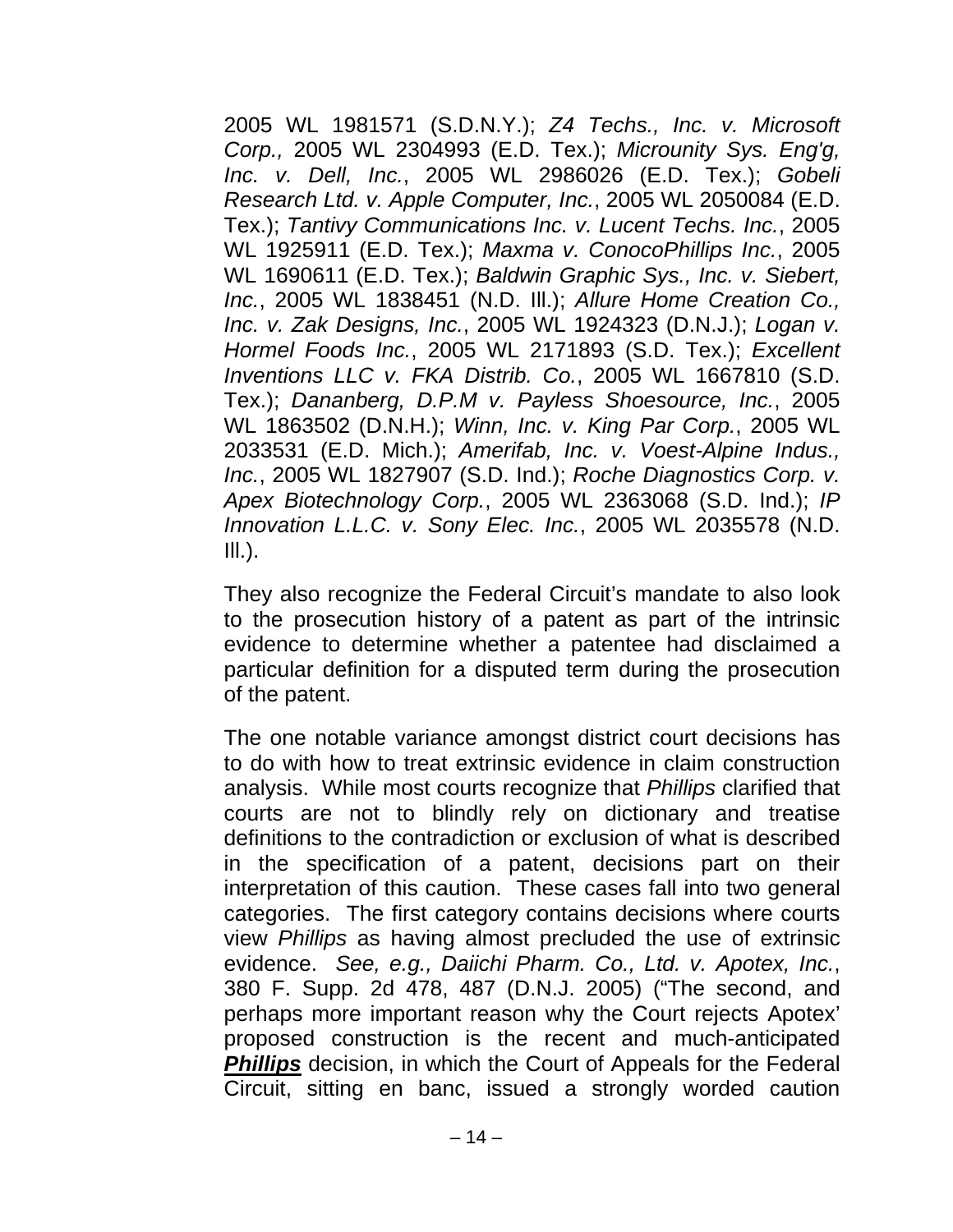against the blind use of dictionary definitions in claim construction analysis.") (emphasis in original). These courts have made great efforts to confine claim construction analysis to only the claim language and specifications. *See, e.g., Wyeth v. Teva Pharm. USA, Inc.*, 2005 WL 2175440, \*7 (D.N.J.) ("Because the meaning of the term can be ascertained from the intrinsic record, the Court will not rely on extrinsic evidence that suggests a broader construction. *See Phillips*, 415 F.3d at 1324 (prohibiting the use of extrinsic evidence to contradict the unambiguous meaning provided to a claim term by the intrinsic evidence)). In some instances, these courts have also looked to the prosecution history for guidance when a party has argued that the patentee disclaimed a particular interpretation in the patent's prosecution. *See, e.g., Bayer Healthcare LLC v. Abbott Lab.*, 2005 WL 2346890, \*5-9 (D. Del.) (analyzing thoroughly patent prosecution history to conclude that disputed term "gear" excluded in its interpretation "chain").

The second category consists of decisions where courts have emphasized that while *Phillips* did caution against blind reliance on extrinsic evidence, the decision does not preclude using extrinsic evidence for claim construction, so long as the extrinsic evidence comports with the language in the claim and specifications. *See, e.g., Zoran Corp. v. Mediateck, Inc.*, 2005 WL 2206725, \*12 (N.D. Cal.) (using American Heritage Dictionary definition in claim construction analysis of disputed term, noting "Plaintiffs' protests aside, *Phillips* does not prevent a court from referring to a dictionary definition, so long as that definition is given the proper weight").

Of course, not all decisions fit neatly into either of these categories, as some courts gave lip service to *Phillips* but confidently relied on extrinsic evidence in their claim constructions, reasoning that their reliance did not contradict the mandates of *Phillips*. *See, e.g., Freeman v. Gerber Prods. Co.*, 2005 WL 2277410, n.2 (D. Kan.) (responding to accused's mention of *Phillips* in its reply brief, where accused points out that *Phillips* overruled *Texas Digital Systems'* "dictionary first" approach to claim construction, by explaining "[i]n this case, the court certainly relied on dictionary definitions in construing the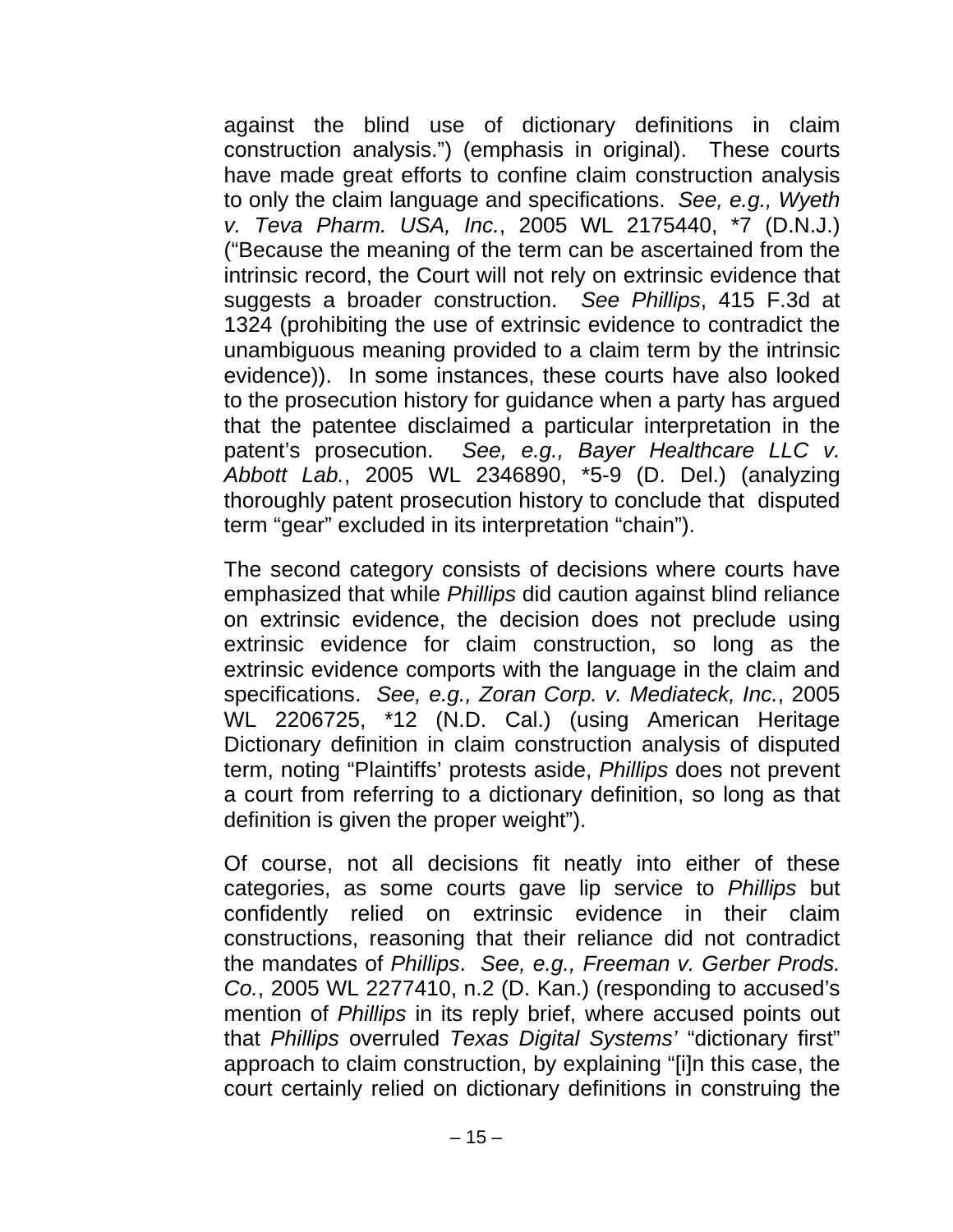claims, but it by no means did so divorced from the intrinsic record…the court is unpersuaded that is *Markman* ruling is contrary to *Phillips*.").

The problem of *de novo* review has not gone unnoticed, however. Indeed, at least one district court has commented on the federal circuit's "unwillingness…to…give any deference to the claim construction findings of District Courts" as a reason to refuse to follow colleague district courts in their common construction of the term "frame" in the context of reading glasses. *Aspex Eyewear, Inc. v. Altair Eyewear, Inc.*, 2005 WL 2230453, \*6-7 (S.D.N.Y.). In *Aspex*, several eyewear patents were in dispute; however, one of the more hotly contested terms was "frame." The plaintiff argued that "frame" did not have to include a bridge and rims around the lenses, while the defendant argued that the language of the claim required the "frame" to have both a bridge and rims. In an effort to persuade the Southern District of New York to adopt its proposed claim construction, the plaintiff pointed to several district court cases in which courts had construed the term "frame" to not require the presence of rims. Not persuaded, the Southern District of New York responded:

First, these decisions were made before the Federal Circuit clarified the principles of claim construction in *Phillips*. Second, the unwillingness of the Federal Circuit to itself give any deference to the claim construction findings of District Courts further dissuades this court from giving significant precedential value to judgments of its colleagues. *See Cybor Corp. v. FAS. Techs.*, 138 F.3d 1448, 1455 (Fed. Cir. 1998) (the Supreme Court endorsed this court's role in providing national uniformity to the construction of a patent claim, a role that would be impeded if we were bound to give deference to a trial judge's asserted factual determinations incident to claim construction). Evidently, the Federal Circuit believes that it is its responsibility—not the collective responsibility of federal courts—to ensure uniformity of claim construction, and the Federal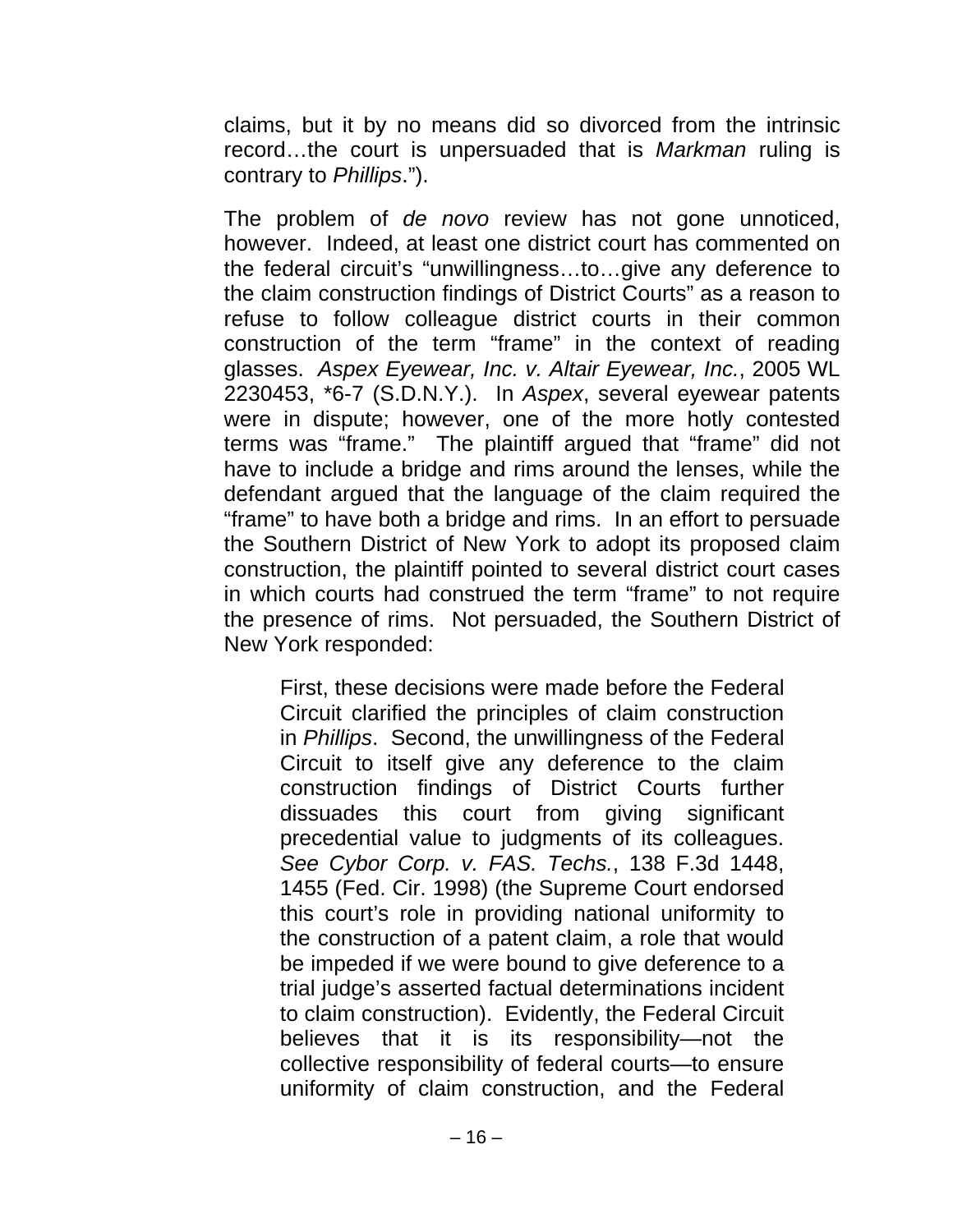Circuit will likely have the opportunity to bring uniformity to the construction of the claim language at issue in this case.

*Id.* at \*7.

In sum, the reaction by the district courts has already diverged from *Phillips* by shades and degrees in the few months since *Phillips* was decided. Time will tell how much more divergent the courts become on claim construction post-*Phillips*.

III. Why *Phillips*' effort to enforce precision will not work.

After reviewing the jurisprudential history preceding it, as well as the reaction of litigants and the accumulated experience after *Markman, Cybor and Vitrionics*, the speaker at least has concluded that *Phillips*  will not make the claims construction process easier or more predictable for litigants. This section explains why.

a. The opinion does not offer and cannot offer the district court "hard" guidance.

*Phillips* speaks, as it must, in generalities: generally, the claim takes precedence, followed by the specification and extrinsic evidence. This being said, however, the choice of which specific guideline provided by the court is to be applied and how it is to be applied and prioritized against its kin is left to the district bench. The district court must decide *which* of the many guiding principles and evidentiary sources identified in *Phillips*  are to be applied, the *order* in which to apply them, and the *weight* to be given them. Indeed the court itself recognized that "there is no magical formula or catechism for conducting claim construction. Nor is the court barred from considering any particular sources or required to analyze sources in any specific sequence, as long as those sources are not used to contradict claim meaning that is unambiguous in light of the intrinsic evidence." 419 F.3d 1324. Given this broad language, district courts are unlikely to feel obliged to religiously follow the rank ordering provided in the opinion or, more importantly, to believe that if they follow *Phillips'* amorphous roadmap, they will be safe from reversal.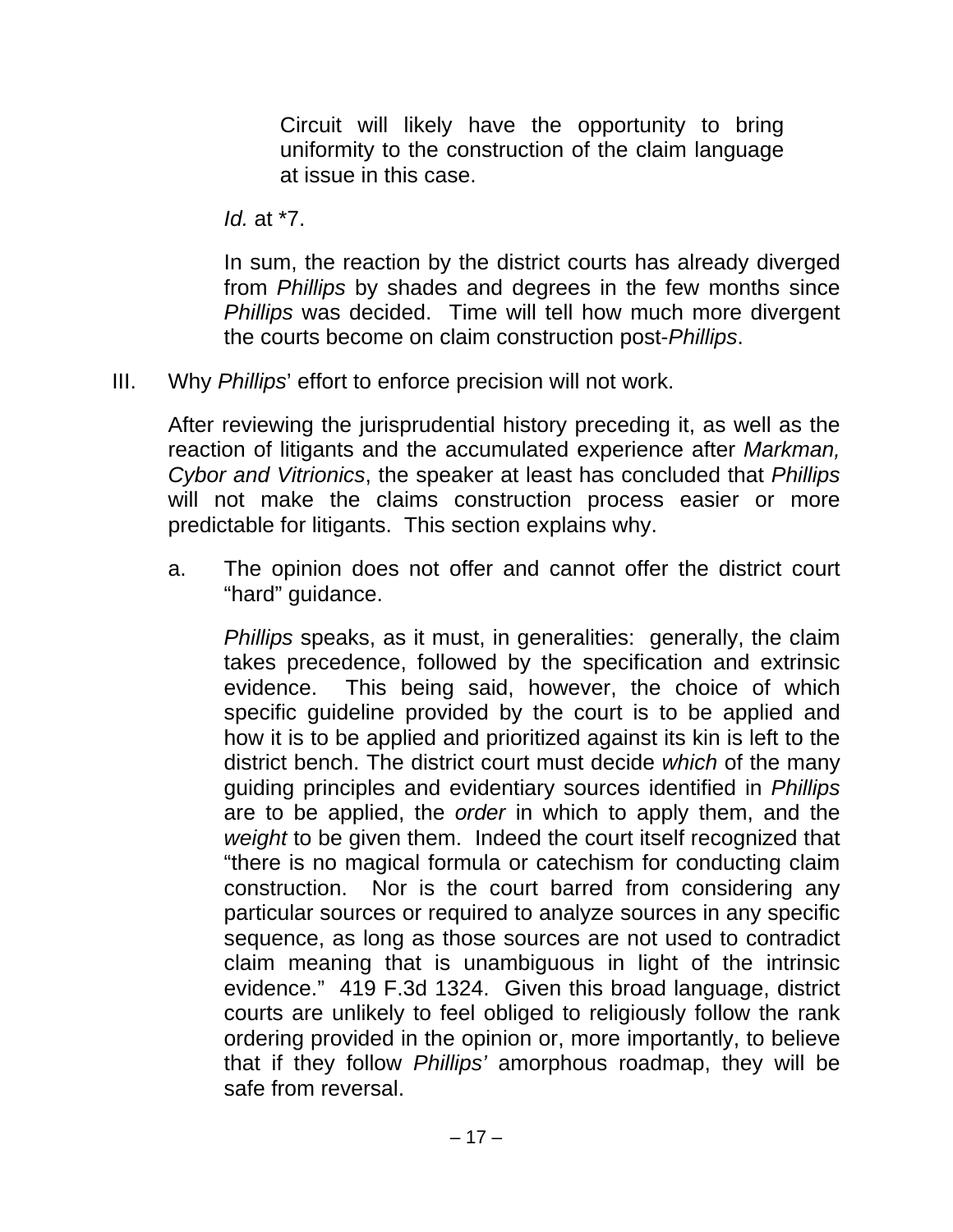b. The opinion wrongly assumes that district courts are unwilling or unable to follow the federal circuit's rules.

The *en banc* panel concludes its lengthy discussion of construction rules by explaining that its writing is designed to increase the likelihood that the district courts will conduct their claim construction properly. 419 F.3d at 1324. The federal circuit appears to be proceeding on the fundamentally wrongheaded notion that because the district court's approaches and resulting opinions frequently *differ* from theirs, they are automatically *wrong*. To the contrary, as the subsequent passages illustrate, the consistent and enduring differences of opinion between district courts and the federal circuit do not result from contrariness or ignorance on the part of the district bench, but of the very human and complex nature of the *Markman* claims construction process.

- c. The high reversal rate for claim construction is driven by the fact-intensive and complex nature of the finding, coupled with the absence of topic-specific precedents.
	- i. In most pure questions of law, courts have three advantages: (1) the decision is a binary or "yes/no" decision; (2) the decision will be based on fixed and unchanging historic inputs, such as legislative history; and (3) the district court will be aided by decisions of other courts considering identical matters. *See, e.g., Cort v. Ash*, 422 U.S. 66 (1972) (whether federal statute creates private right of action for one affected by its violation); *Cannon v. University of Chicago*, 441 U.S. 677 (1979) (applying *Cort v. Ash* test to Title IX); *Gebser v. Lago Vista I.S.D.*, 524 U.S. 474 (1998) (applying *Cort v. Ash* to determine whether Title IX created private right of action for high school student for sexual harassment by teacher).
	- ii. Claim construction affords the district court none of these comforts. Instead, each determination is a "one of a kind" call. The construction will be made on potentially unique technology or at least on a unique description of inventive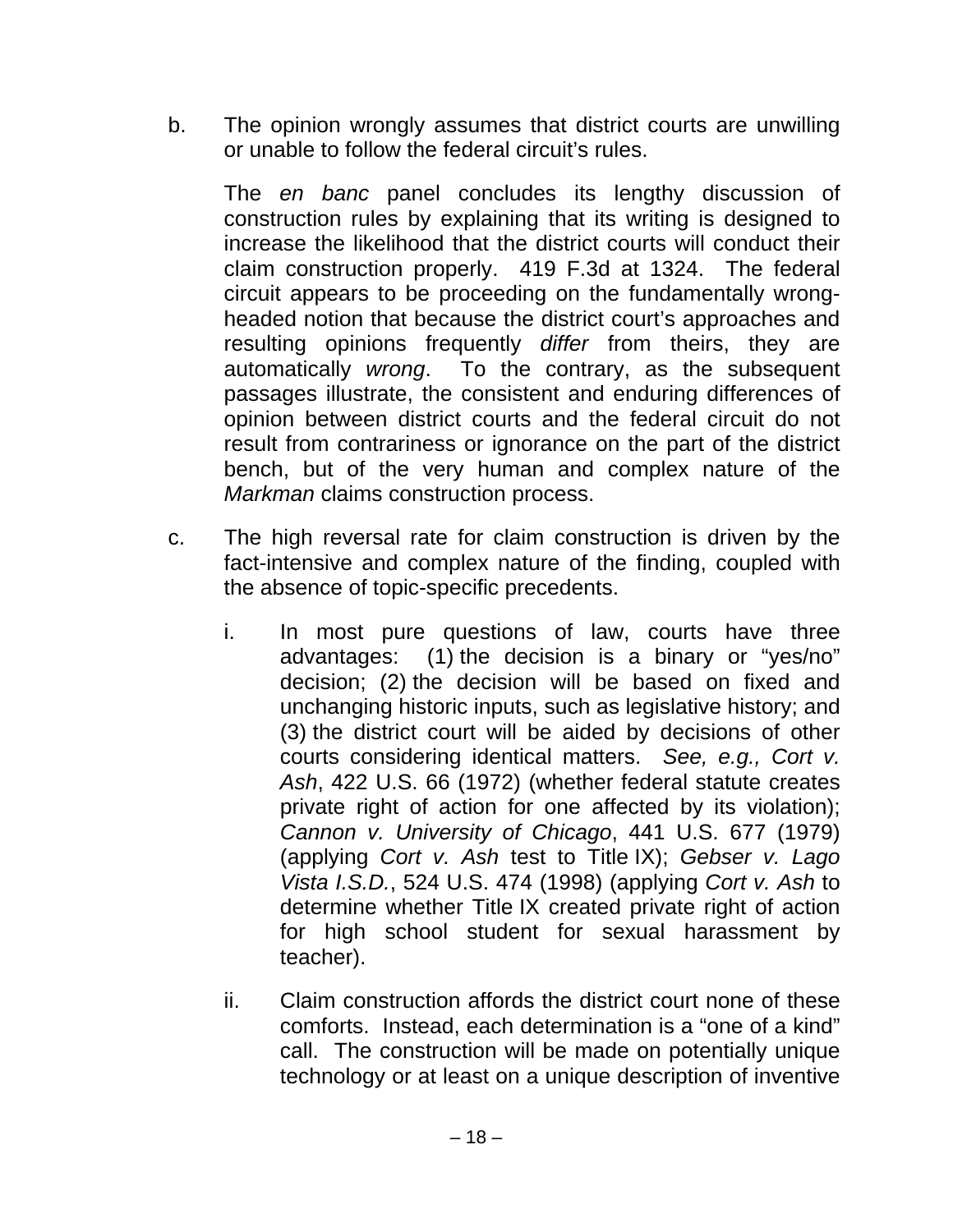material, and the district court will undertake it without the benefit of any useful precedent interpreting *that claim*.

- iii. Claim construction uses English, which is inherently less exact than the concepts it attempts to capture. [Slide comparison.]
- iv. Most importantly, claim construction decisions are the result of a decision-making matrix consisting of (a) the selection of criteria to be considered in reaching the decision, (b) deciding who is right or wrong within those criteria and (c) weighting the selected criteria against one another to reach an ultimate decision. [Slide presentation.]
- v. The decision also fails to appreciate the economic dynamic driving the process.
	- 1. When sued for infringement, defendants identify "what we do." They then urge definitions that, if applied, will result in a ruling of non-infringement. Plaintiffs resist. Since the average dollar value of litigated patent claims is quite high, substantial assets are employed in the process. [Slides.]
	- 2. The result is that each side seeks a presentation of a claim construction "matrix" that favors it and gives "reasonable" arguments for its choices.
	- 3. Variances in the quality of advocates and of the trial court produce an ordinary and predictable number of radical departures from how a "normal" decision maker would interpret the claim. [Slide.]
- vi. Finally, the decision ignores the human element. Human factors research reveals the existence of two factors that defy easy categorization and management.

First, a continued loss of "locus of control" results, in virtually all cases, in reduced focus and volition by the party who has lost control over the outcome in question.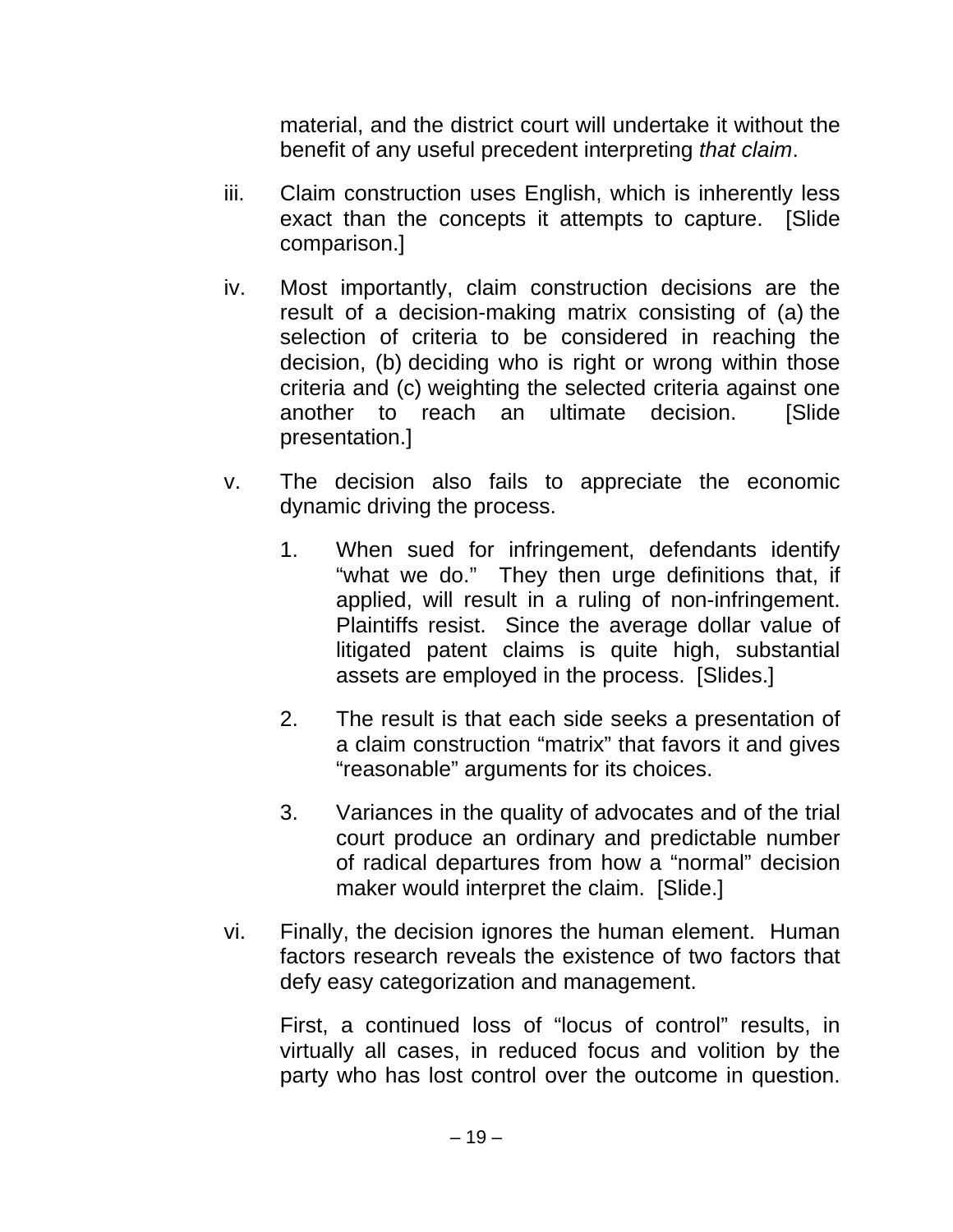Stone, G. & Jackson, T; *Internal-External Control as a Determinant of Effectiveness of Modeling and Instructions*, JOURNAL OF COUNSELING PSYCHOLOGY NO. 22, at 294-98 (1975). Judges are human, too, and if left with no option but to wait for the CAFC to decide their cases, will do so.

Moreover, the makeup of the audience receiving these judicially constructed rules as well as the evidence being applied to them inevitably shapes outcomes. Any seasoned trial lawyer will vouch for the radical differences in juries separated by geography, income and culture. What reason exists to believe that district judges are immune to these very human differences in perception?

- IV. What to do?
	- a. Option One: Adopt and rigorously apply an abuse-of-discretion standard.
		- i. The *de novo* standard is born of a disconnect in the basic logical syllogism found in *Markman*. [Slides.]
		- ii. What is the abuse of discretion standard?
			- 1. Its standard formulation:

Findings of fact shall not be set aside unless clearly erroneous, and due regard shall be given to the opportunity of the trial court to judge the credibility of the witnesses. FED. R. CIV. P. 52(a). A district court's decision made under an abuse of discretion standard is to be set aside "only if the district court acted arbitrarily and unreasonably and without reference to any guiding principles." *Restaurant Assocs. Inc. v. Board of Adjustment of the City of Fort Worth*, 91 Fed. Appx. 958, 2004 WL 539091 (March 18, 2004).

2. Matters to which the abuse of discretion standard is applicable.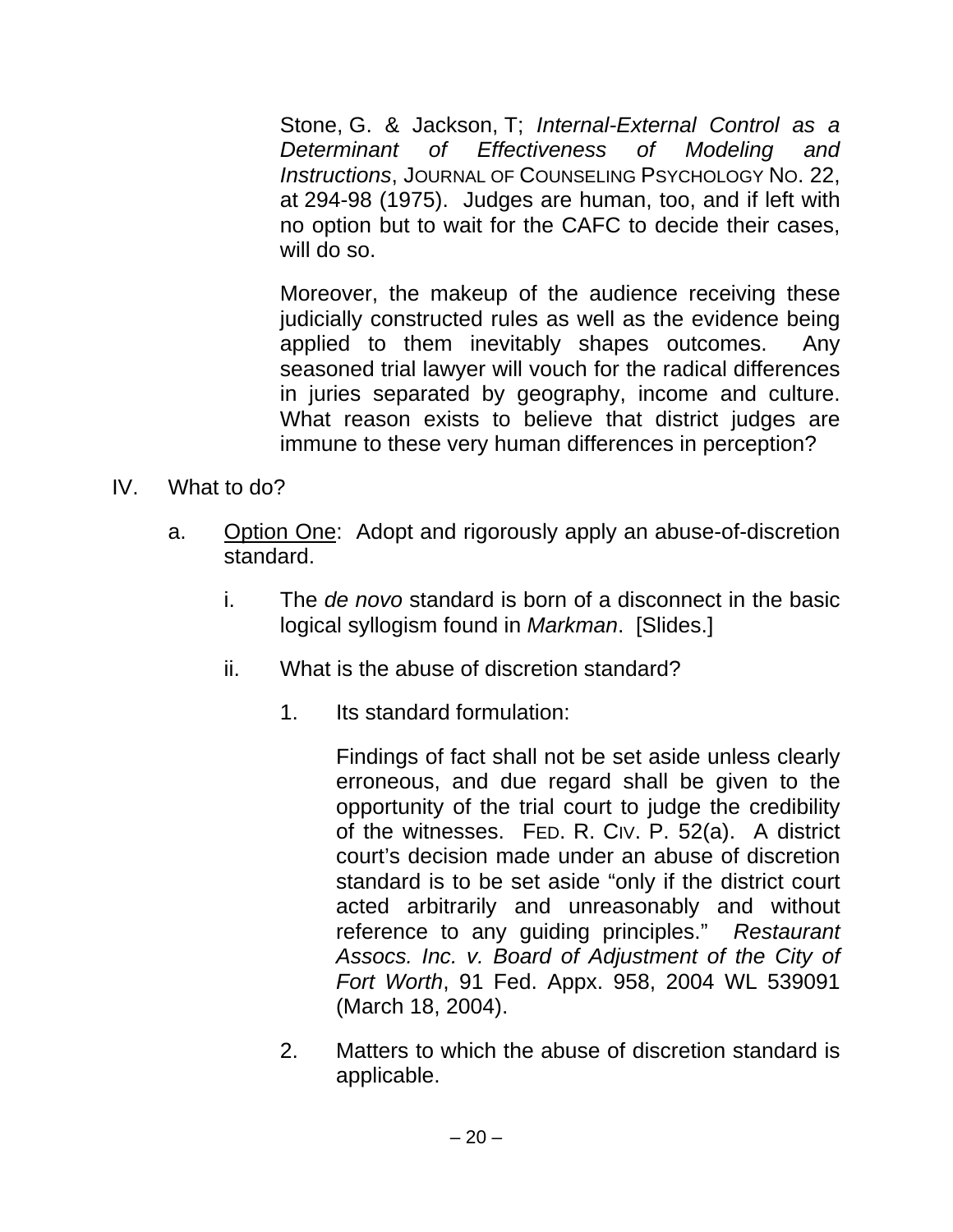The abuse of discretion standard is applied to the overwhelming majority of district court decisions. Under the Federal Rules of Civil Procedure and the Federal Rules of Evidence, all of the following potentially critical decisions are judged by an abuseof-discretion standard: (a) whether a party is necessary to the fair adjudication of the dispute; (b) the length and conduct of *voir dire* and whether the use of jury strikes conforms to constitutional standards; (c) whether evidence of a certain type or quality is to be admitted; and (d) how the jury is to be charged. *See PaineWebber, Inc. v. Cohen*, 276 F.3d 197, 200  $(6^{th}$  Cir. 2001) ("[a] district court's finding that a party is necessary to join to an action…pursuant to Rule 19(a) of the Federal Rules of Civil Procedure…will not be set aside unless we find an abuse of discretion"); *Paine v. City of*  Lompoc, 160 F.3d 562, 564 (9<sup>th</sup> Cir. 1998) ("district judge has broad discretion in how to conduct the voir dire, and we review only for abuse of discretion"); *U.S. v. Sprick*, 233 F.3d 845, 852 (5<sup>th</sup>) Cir. 2000) (abuse of discretion standard for evidentiary rulings); *U.S. v. Redd*, 355 F.3d 866, 873 ( $5<sup>th</sup>$  Cir. 2003) ("When a challenge to jury instructions is properly preserved for appeal, we review the challenged instructions for abuse of discretion").

- iii. The statistical results of the application of an abuse-ofdiscretion standard. As one might expect, decisions reviewed under the abuse-of-discretion standard are very rarely overturned. One source has estimated that fewer than 30 of the 10,000 cases reviewed for the admission or exclusion of evidence were overturned because of the failure to admit or improper admission of evidence. Harris, James, *Appealing Evidence*, THE JOURNAL OF THE SECTION OF LITIGATION, AMERICAN BAR ASSOCIATION, VOL. 22, NO. 4 (Summer 1996), at 32.
- iv. Is making the district judge "king" a good or bad thing?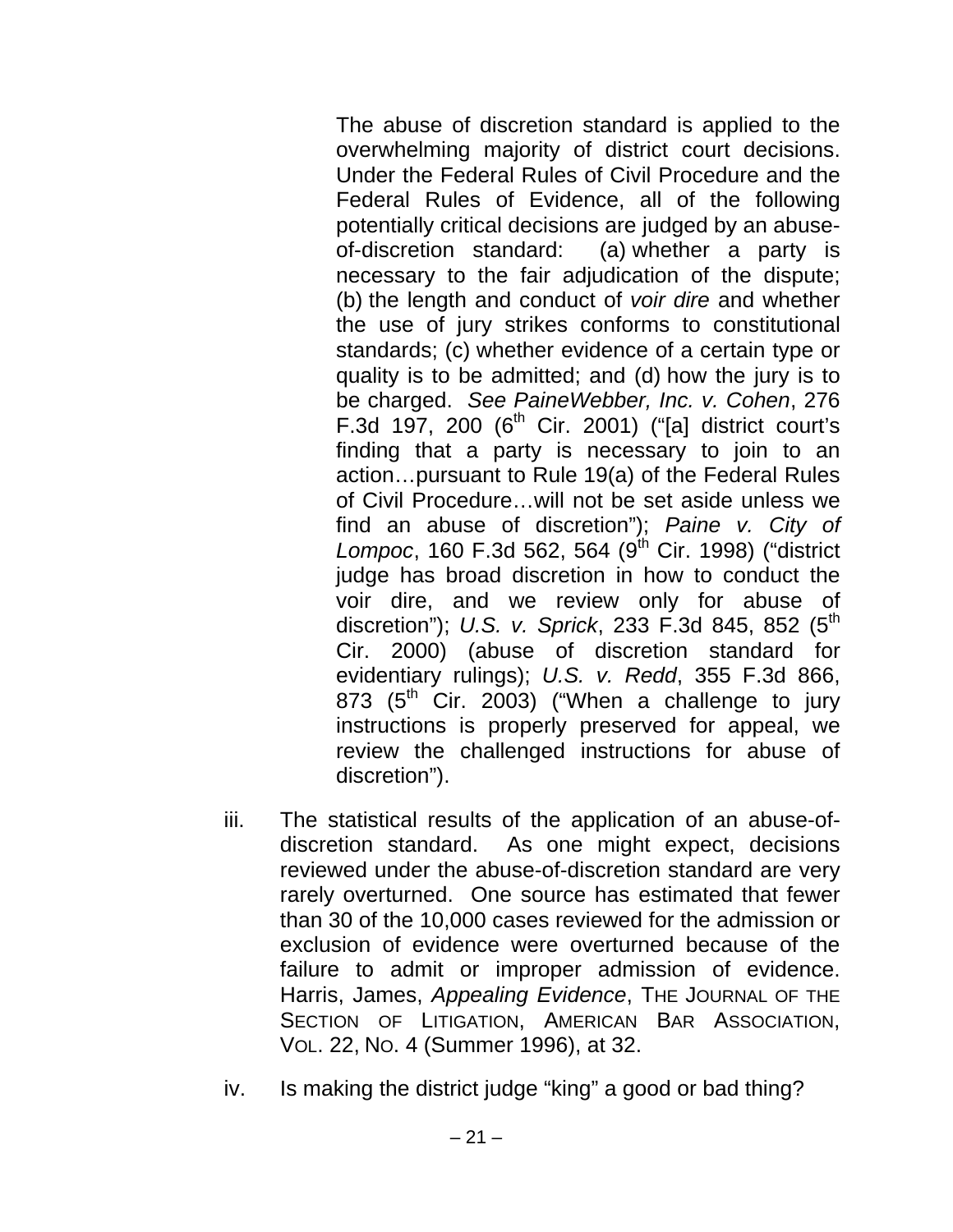- 1. On a "micro" level, it increases the ability of litigants to handicap the outcome of their case. No longer would litigants face a nearly 50% probability that they may be required to re-trying their suit. When they receive a claim construction, they have a far greater knowledge that this construction will be the final one in the case. This certainty empowers all parties to make faster decisions concerning possible resolution of the case.
- 2. The process is likely to be less costly in that reversal and re-trial of key claims construction issues.
- 3. On a "macro" level, it places far greater power over the patent enforcement process into the hands of a "generalist" rather than a "specialist." Only three of the current 15 justices sitting on the United States Court of Appeals have scientific training and background. The qualifications of the remainder are practically indistinguishable from those of their district court counterparts. Oddly, it is these judges with a technical background who favor giving deference to the district bench.
- 4. The vagaries of assignment to a particular bench would be no different for patent cases than for any other litigant.
- b. Option Two: Permit an interlocutory appeal of the claims construction decision while maintaining *de novo* review.
	- i. Currently, interlocutory appeals of claim construction orders are not available. *See e.g.,* \*6 (considering a motion for reconsideration of claim construction and explaining that claim construction order "is not a final judgment or order" and is therefore reviewable by the district court at any time before final judgment because "[d]istrict courts have the power to reconsider their interlocutory rulings at their discretion until a final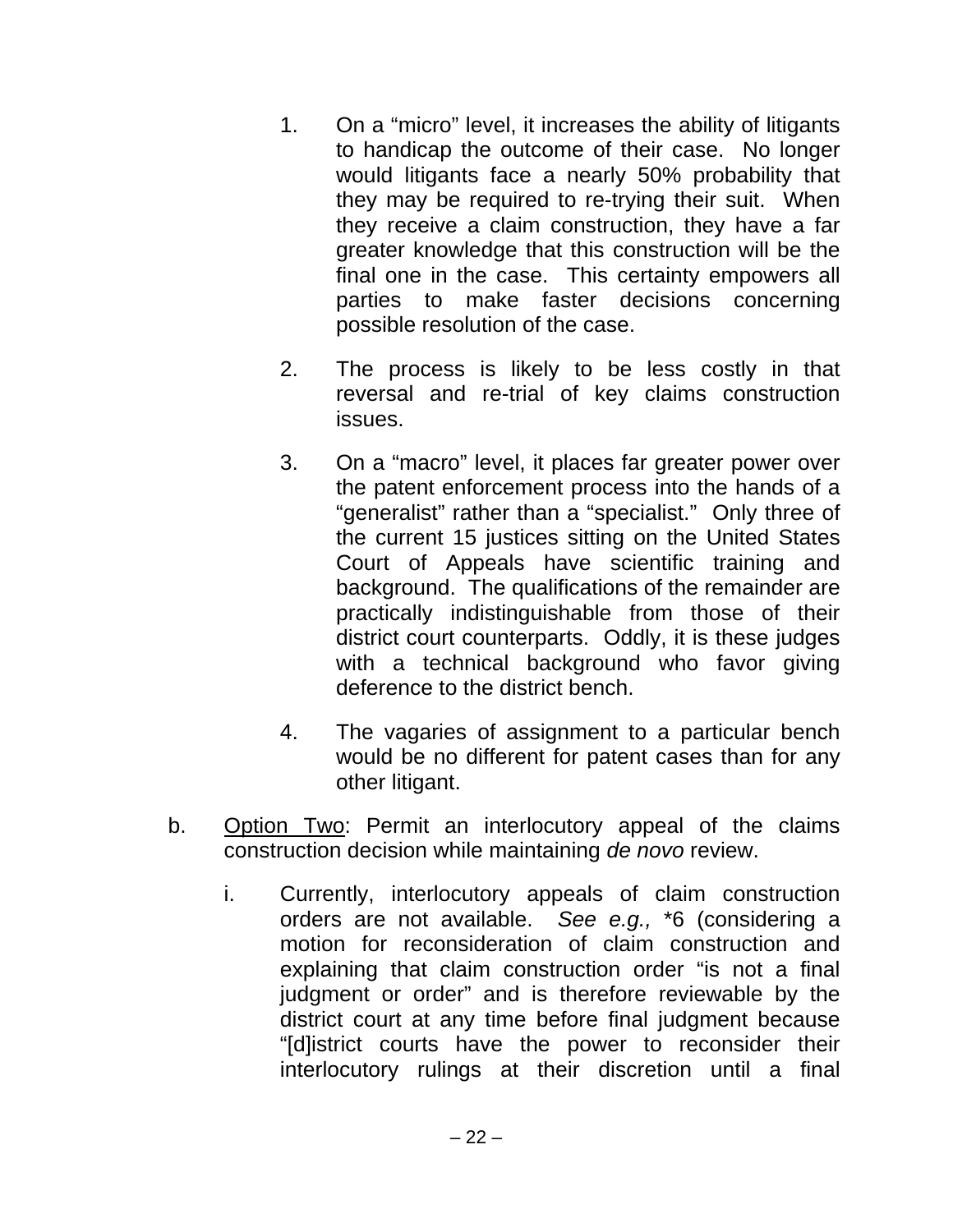judgment has been entered in the case.") (internal cites omitted).

- ii. If the courts continue to adhere to a *de novo* standard of review, they should permit interlocutory appeal of *Markman* rulings.
	- 1. The current system drastically shifts the balance of negotiating power within a case. A substantial majority of patent cases settle before proceeding to trial. As any experienced litigator will advise, the terms of such a settlement are heavily influenced by trial court rulings in the pretrial phase. Nowhere is this truer than in the patent litigation context. Claims construction rulings often dramatically alter the probability of success or failure in a patent case. In eight-, nine- and ten-figure patent claims, these changes in the probability of outcome [*see* slide] also substantially alter the settlement value of a case. For the litigant that is not well heeled, the prospect of continuing litigation for years before relief can be granted from an errant claims construction ruling is particularly daunting.
	- 2. The current system also drastically increases cost. Because the district court is reversed in between 20% to 47% of patent cases, litigants are wasting their time with the first trial of their case. They are frequently required to spend years litigating based upon a certain perception of the patent's meaning, only to find that it means something different, something that will require them to, if not start from "go," substantially re-try their case. Patent litigation is not cheap, with one estimate placing the cost of an average patent case to each party at \$5,000,000. Such costs are compounded when parties fully litigate their cases, only to be forced in a high percentage of them to re-litigate the matters in interest.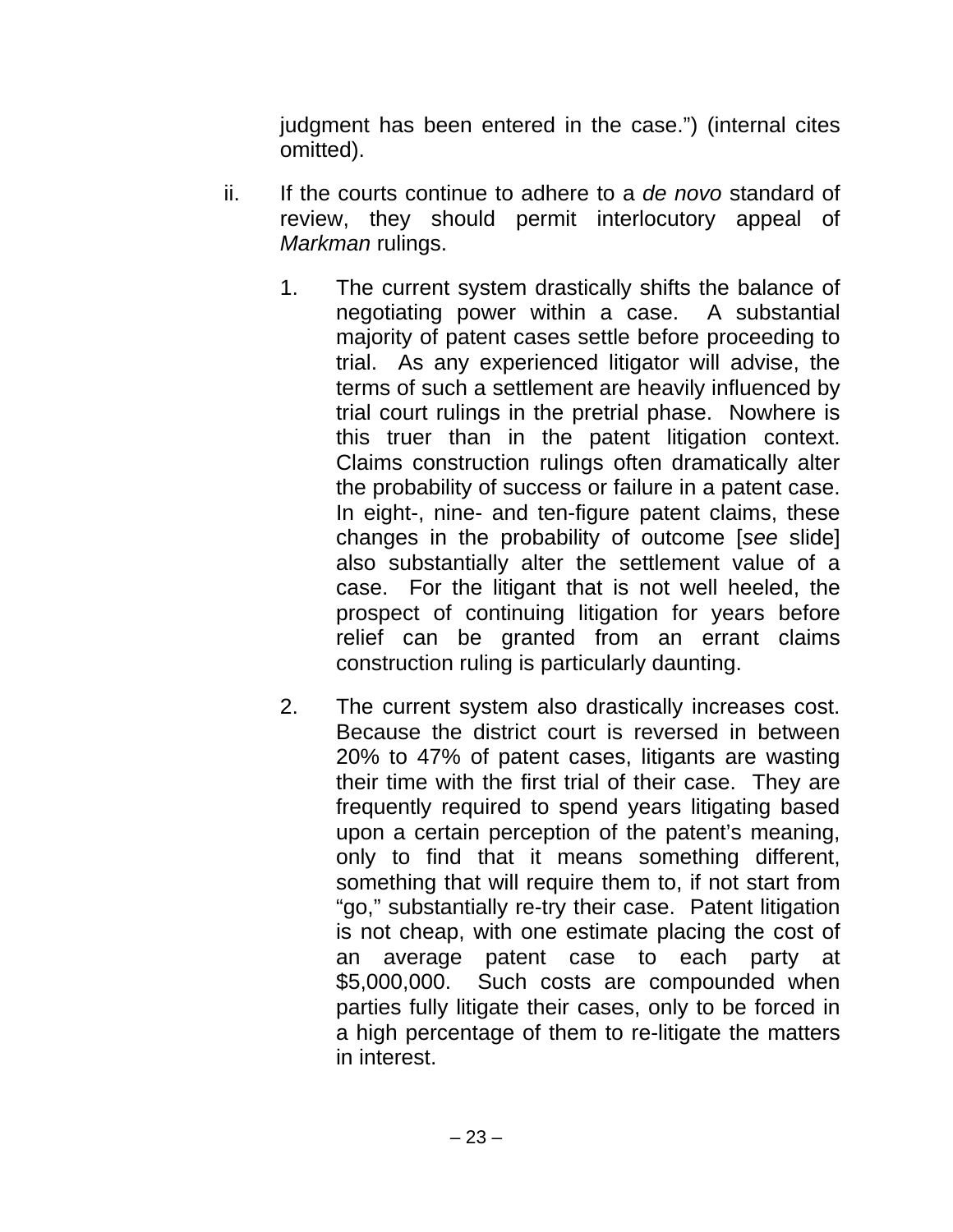- c. Option Three: Fewer precedential opinions.
	- i. FED. CIR. R. 47.6(b):

Rule 47.6(b) permits the Federal Circuit to affirm or overturn the opinion of a district court in a nonprecedential opinion. The ruling then serves as law of the case and is effective for *res judicata* and collateral estoppel purposes, but otherwise does not set precedent for third-party litigants.

- ii. Less is more. One problem faced by the district courts is not that there is too little guidance by the federal circuit, but that there is too much of it. According to Professor Moore's work, between 1995 and 2003, some 548 "precedential" opinions were issued by the federal circuit. As any experienced counsel handling *Markman* proceedings will attest, this cacophony of rulings promotes chaos by permitting advocates to find solace in the most extreme positions in at least one of these 548 published and presumably binding precedents.
- iii. By reducing precedential opinions to those cases in which issues are actually outcome determinative and squarely presented to the court, two immediate objectives can be accomplished:
	- 1. The court benefits from focused advocacy. The two centuries of experience with an adversarial system of justice does make one thing clear: those with the greatest economic stake in an outcome make the clearest and most comprehensive arguments for their position. Clearly any court, the federal circuit included, can benefit from this focus.
	- 2. The "white noise" produced by the number of claims construction opinions issued by the court is dramatically reduced. Best of all, this result can be accomplished with absolutely no major change in policy, but by a more strenuous application of rules already in place.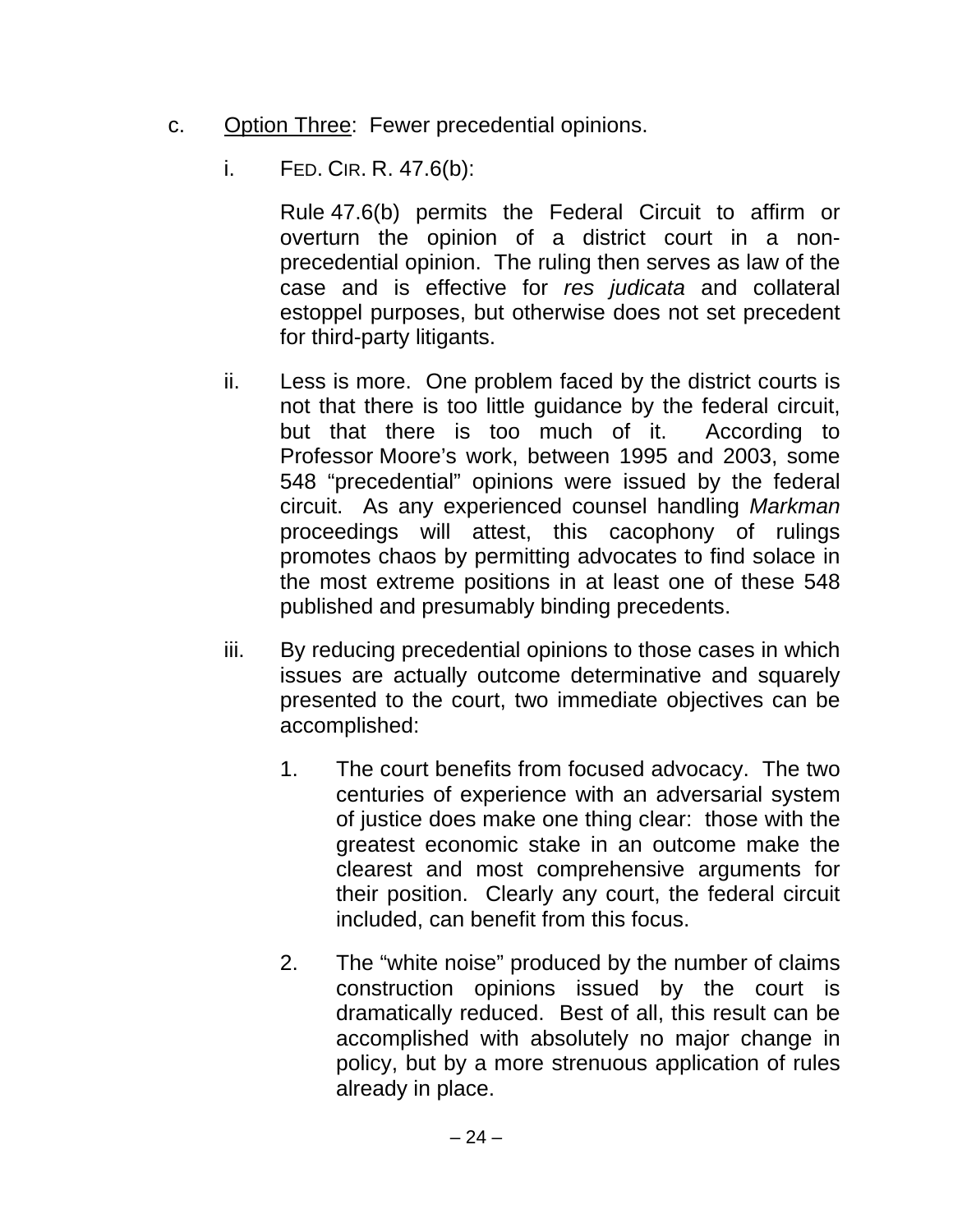d. Other options: Specialty courts. There have been suggested any number of more radical changes in the patent litigation process, ranging from the appointment of panels of "experts" to handle patent cases to the creation of a separate bench consisting of attorney/judges having substantial technical backgrounds. These are well beyond the scope of this paper and likely to be accomplished only by congressional, perhaps even constitutional, amendment to the current scheme.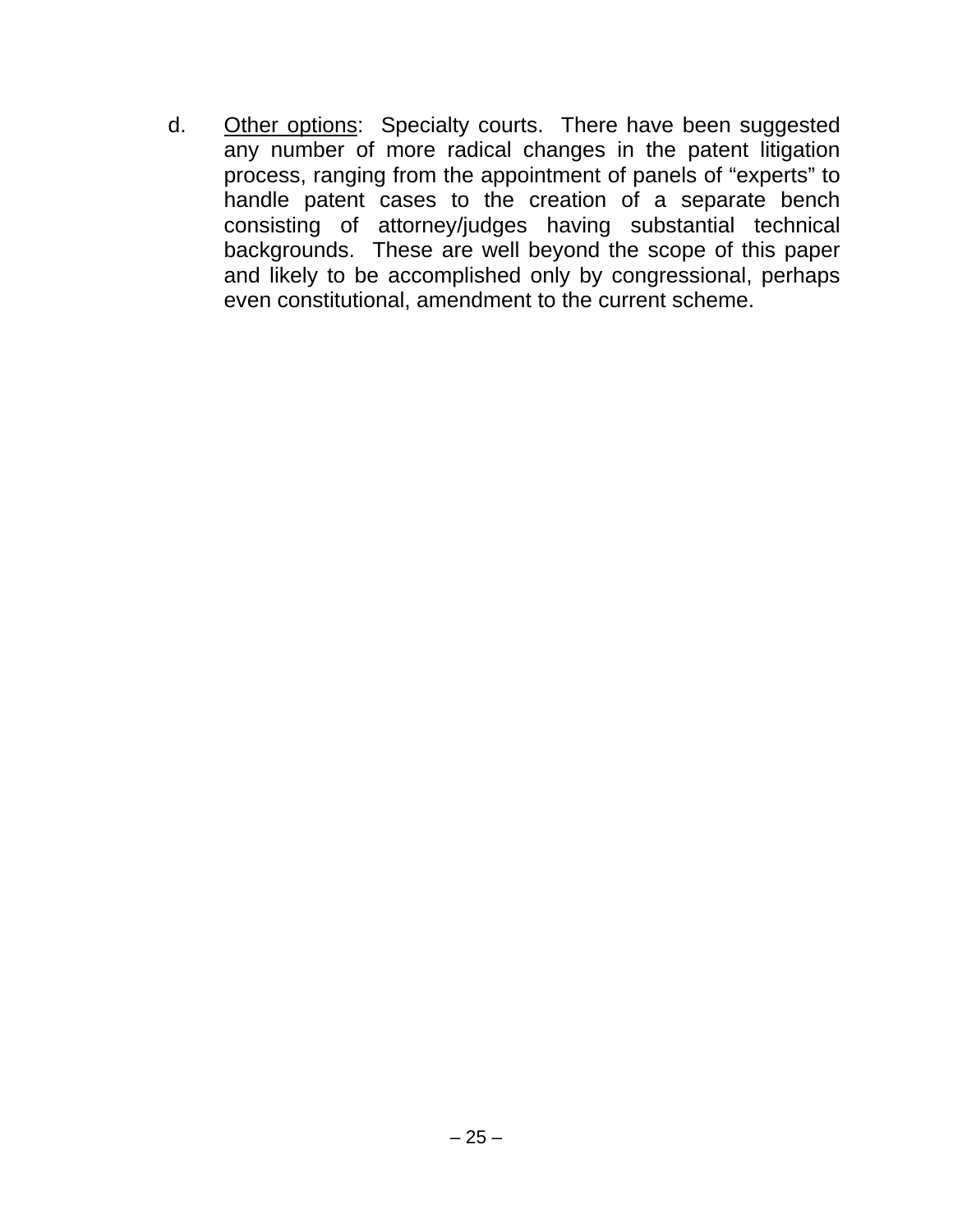### ATTACHMENT 1

Westlaw

376 F.3d 1382 376 F.3d 1382, 71 U.S.P.Q.2d 1765 **(Cite as: 376 F.3d 1382)**

Þ

### **Briefs and Other Related Documents**

United States Court of Appeals, Federal Circuit. Edward H. PHILLIPS, Plaintiff-Appellant, v.

AWH CORPORATION, Hopeman Brothers, Inc., and Lofton Corporation, Defendants-Cross Appellants.

#### **Nos. 03-1269, 03-1286.**

### July 21, 2004.

 Appealed from United States District Court for the District of Colorado, Judge Marcia S. Krieger.

 Carl F. Manthei, Attorney at Law, of Boulder, CO, filed a petition for rehearing en banc for plaintiff-appellant.

Mark W. Fischer, Faegre & Benson LLP, of Boulder, CO, filed a response to the petition for defendants-cross appellants. With him on the response was Scott Holwick.

Before <u>MAYER</u>, Chief Judge, NEWMAN, MICHEL, LOURIE, CLEVENGER, RADER, SCHALL, BRYSON, GAJARSA, LINN, DYK, and PROST, Circuit Judges.

RADER, Circuit Judge, concurs in a separate opinion.

MAYER, Chief Judge, dissents in a separate opinion.

*ORDER*

PER CURIAM.

 A combined petition for panel rehearing and rehearing *en banc* having been filed by the Plaintiff-Appellant, and a response thereto having been invited by the court and filed by the Defendants-Cross Appellants, and the petition for rehearing having been referred to the panel that heard the appeal, and thereafter the petition for rehearing *en banc* having been referred to the circuit judges who are in regular active service, and a poll having been taken

IT IS ORDERED THAT:

(1) the petition for rehearing is denied;

(2) the petition to rehear the appeal *en banc* is granted;

(3) the judgment of the court entered on April 8, 2004, is vacated, and the opinion of the court accompanying the judgment, reported at 363 F.3d 1207 (Fed.Cir.2004), is withdrawn.

 This court has determined to hear this case *en banc* in order to resolve issues concerning the construction of patent claims raised by the now-vacated panel

© 2005 Thomson/West. No Claim to Orig. U.S. Govt. Works.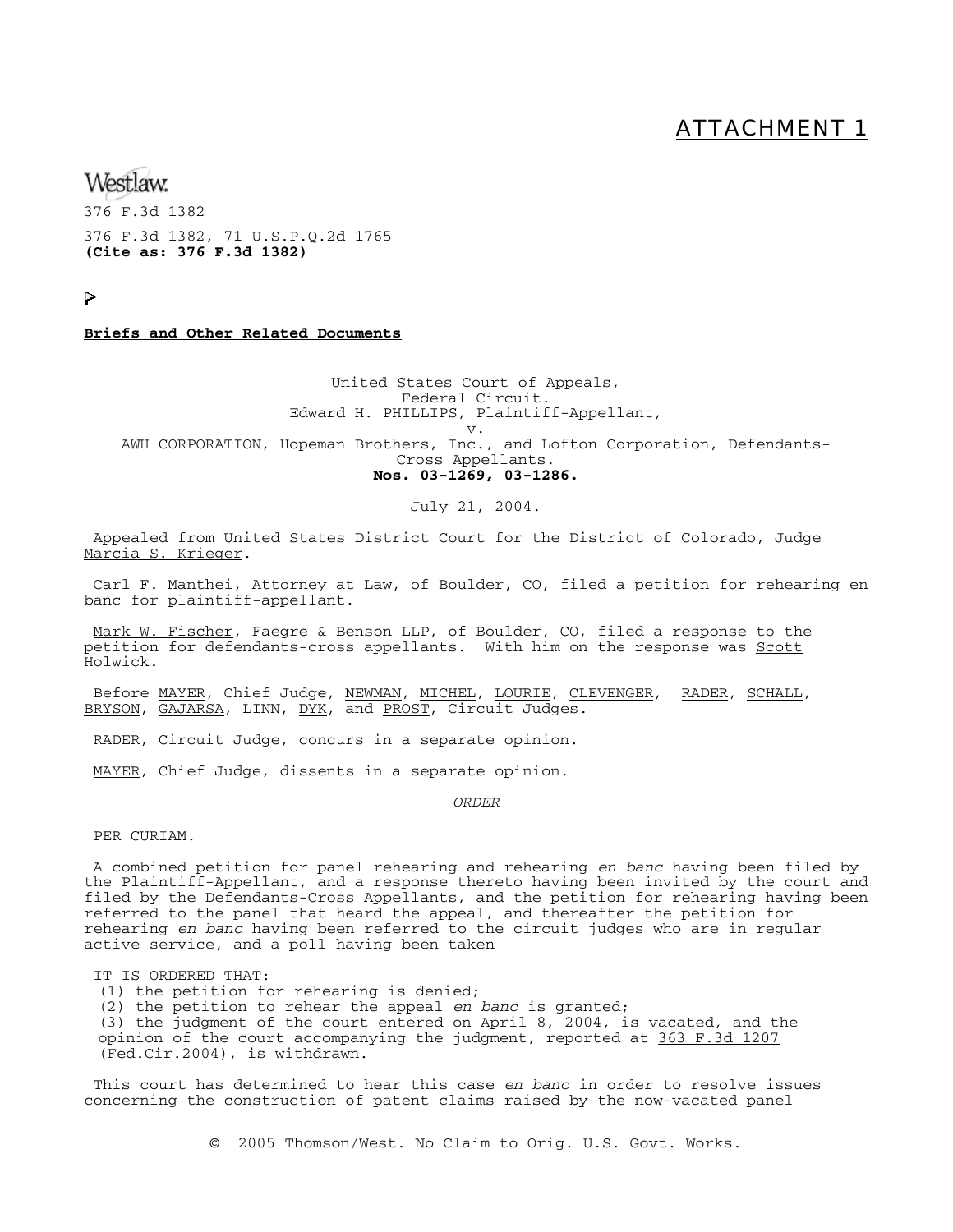majority and dissenting opinions. The parties are invited to submit additional **\*1383** briefs directed to these issues, with respect particularly to the following questions: 1. Is the public notice function of patent claims better served by referencing primarily to technical and general purpose dictionaries and similar sources to interpret a claim term or by looking primarily to the patentee's use of the term in the specification? If both sources are to be consulted, in what order? 2. If dictionaries should serve as the primary source for claim interpretation, should the specification limit the full scope of claim language (as defined by the dictionaries) only when the patentee has acted as his own lexicographer or when the specification reflects a clear disclaimer of claim scope? If so, what language in the specification will satisfy those conditions? What use should be made of general as opposed to technical dictionaries? How does the concept of ordinary meaning apply if there are multiple dictionary definitions of the same term? If the dictionary provides multiple potentially applicable definitions for a term, is it appropriate to look to the specification to determine what definition or definitions should apply? 3. If the primary source for claim construction should be the specification, what use should be made of dictionaries? Should the range of the ordinary meaning of claim language be limited to the scope of the invention disclosed in the specification, for example, when only a single embodiment is disclosed and no other indications of breadth are disclosed? 4. Instead of viewing the claim construction methodologies in the majority and dissent of the now-vacated panel decision as alternative, conflicting approaches, should the two approaches be treated as complementary methodologies such that there is a dual restriction on claim scope, and a patentee must satisfy both limiting methodologies in order to establish the claim coverage it seeks? 5. When, if ever, should claim language be narrowly construed for the sole purpose of avoiding invalidity under, *e.g.,* 35 U.S.C. § § 102, 103 and 112? 6. What role should prosecution history and expert testimony by one of ordinary skill in the art play in determining the meaning of the disputed claim terms? 7. Consistent with the Supreme Court's decision in *Markman v. Westview Instruments, Inc.,* 517 U.S. 370, 116 S.Ct. 1384, 134 L.Ed.2d 577 (1996), and our *en banc* decision in *Cybor Corp. v. FAS Technologies, Inc.,* 138 F.3d 1448 (Fed.Cir.1998), is it appropriate for this court to accord any deference to any aspect of  $\overline{trial}$  court claim construction rulings? If so, on what aspects, in what

circumstances, and to what extent?

 This case will be heard *en banc* on the basis of the briefs already filed and any additional briefs addressing the questions set forth above. An original and thirty copies of all additional briefs shall be filed, and two copies served on opposing counsel. Such additional briefs shall be filed simultaneously by the parties, sixty days from the date of this Order, and shall not exceed 7,000 words in length.

*Amicus curiae* briefs may be filed by bar associations, trade or industry associations, government entities, and other interested parties. In particular, the United States Patent and Trademark Office is invited**\*1384** to submit an *amicus curiae* brief. *Amicus* briefs shall be limited to 5,000 words, and shall be filed within sixty days from the date of this Order. *Amicus* briefs shall comply with Fed. R.App. P. 29 and Federal Circuit Rule 29. In order to reduce the number of redundant briefs, the court requests that, whenever possible, *amicus* participants advocating similar positions file a joint brief.

 Both the parties' briefs and the *amicus* briefs shall be limited to the issue of claim construction, and shall not address the issue of whether the plaintiffappellant's trade secret misappropriation claim was barred by the statute of limitations.

Oral argument will be scheduled by a later order.

 RADER, Circuit Judge, concurring in this court's order to rehear the appeal en banc.